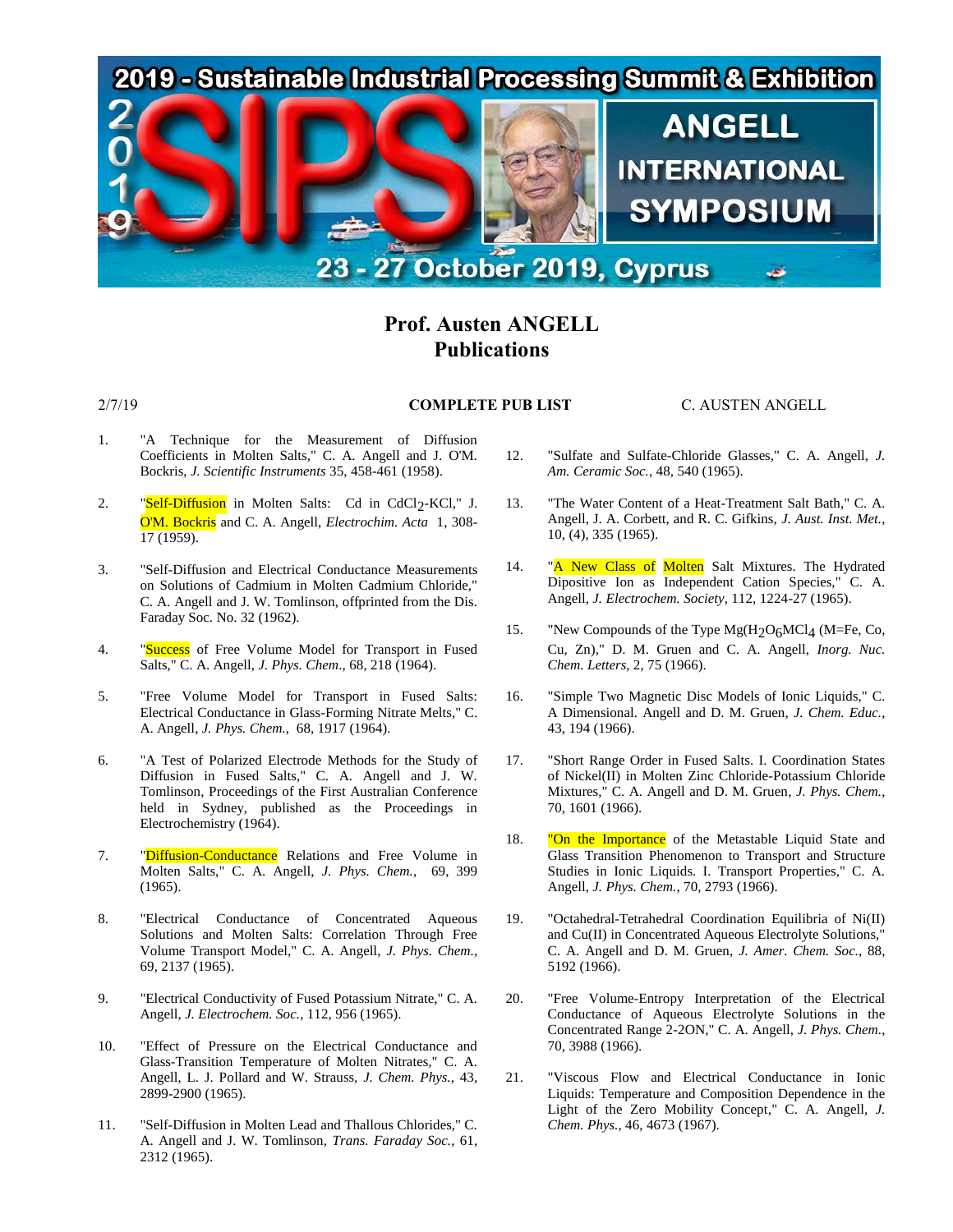- 22. "Concentrated Electrolyte Solution Transport Theory: Directly Measured Glass Temperatures and Vitreous Ice." C. A. Angell, E. J. Sare and R. D. Bressel. *J. Phys. Chem.*, 71, 2759 (1967).
- 23. "Fundamental Limitations on the Low Temperature Operation of Electrolytic Devices," C. A. Angell, *J. Electrochem. Soc.*, 114, 1033 (1967).
- 24. "Octahedral and Tetrahedral Coordination States of Cobalt(II) in Molten Zinc Chloride-Aluminum Chloride Mixtures," C. A. Angell and D. M. Gruen, *Inorg. and Nuc. Chem.*, 29, 2243 (1967).
- 25. "Oxide Glasses in the Light of the Ideal Glass Concept. I. General Aspects: Ideal and Non-Ideal Transitions," C. A. Angell, *J. Am. Ceram. Soc.*, 51, 117-124 (1968).
- 26. "Oxide Glasses in the Light of the Ideal Glass Concept. II. Some Interpretations by Reference to Simple Ionic Glass Behavior", C. A. Angell, *J. Am. Ceram. Soc.*, 51, 124 (1968).
- 27. "Liquid-Liquid Immiscibility in Common Aqueous Salt Solutions at Low Temperatures," C. A. Angell and E. J. Sare, *J. Chem. Phys.*, 49, (10) 4713 (1968).
- 28. "Transport in Molten Salts Under Pressure. I. Glass-Forming Nitrate Melts," C. A. Angell, L. J. Pollard and W. Strauss, *J. Chem. Phys.*, 50, 2694 (1969).
- 29. "Transport in Low-melting Molten Salt Systems," in *Molten Salts; Characterization and Analysis*, C. A. Angell and C. T. Moynihan, Ed. G. Mamantov. Marcel Dekker, New York, June 1969, p. 315.
- 30. "Conductance, Viscosity, Density, PMR Spectra, and Glass Transition Temperatures of Calcium Nitrate Tetrahydrate-- Cadium Nitrate Tetrahydrate Melts...An Ideal Fused Salt System," C. T. Moynihan, C. R. Smalley, C. A. Angell and E. J. Sare, *J. Phys. Chem.*, 73 (6), 2287 (1969).
- 31. "Far Infrared Spectra of Inorganic Nitrate and Chloride Glasses, Liquids and Crystals: Complex Ions or Optical Phonons?" C. A. Angell, J. Wong, and W. F. Edgell, *J. Chem. Phys.*, 51, 4519 (1969).
- 32. "Glass-Forming Composition Regions and Glass Transition Temperatures for Aqueous Electrolyte Solutions," C. A. Angell and E. J. Sare, *J. Chem. Phys.*, 52, 1058 (1970).
- 33. "Mass Transport in Ionic Melts at Low Temperatures. Chronopotentiometric Diffusion Coefficients at Ag(I), Cd(II) and T1(I) in Calcium Nitrate Tetrahydrate," C. T. Moynihan and C. A. Angell, *J. Phys. Chem.*, 74, 736 (1970).
- 34. "Vitreous Water: Identification and Characterization," C. A. Angell and E. J. Sare, *Science*, 168, 280 (1970).
- 35. "Electrical Conductance of Ionic Liquids with Water Contents in the Range 0-80 mol%", C. A. Angell, *Australian J. Chem.*, 23, 929. (1970).
- 36. "Structure and Glass Transition Thermodynamics of Liquid Zinc Chloride from Far Infrared, Raman, and Probe Ion Electronic and Vibrational Spectra," C. A. Angell and J. Wong, *J. Chem. Phys.*, 53, 2053 (1970).
- 37. "The Data Gap in Solution Chemistry, and the 'Ideal' Glass Transition Puzzle," C. A. Angell, *J. Chem. Ed.*, 47, 583 (1970).
- 38. "Application of Spectroscopy in the Study of Glassy Solids. I. X-ray Spectroscopy, X-ray Absorption Five Structure, U.V. Spectra and Visible Region Spectral Studies," J. Wong and C. A. Angell, *Rev. Appl. Spec.*, 4 (1), 97-154, (1970).
- 39. "Applications of Spectroscopy in the Study of Glassy Solids. II. Vibrational Spectra, EPR and NMR Spectra," J. Wong and C. A. Angell, *Rev. Appl. Spec.*, 4 (2), 155-232 (1970).
- 40. "Phase Equilibria, Electrical Conductance and Density in the Glass-Forming System  $ZnCl_2$  + Pyridinium Chloride: A Detailed Low-Temperature Analogue of the  $SiO<sub>2</sub>$  + Na<sub>2</sub>O System," *A. J. Easteal and C. A. Angell*, J. Phys. Chem., 74, 3987 (1970).
- 41. "Glass Transitions in Molecular Liquids. I. Influence of Proton Transfer Processes in Hydrazine-Based Solutions," E. J. Sutter and C. A. Angell, *J. Phys. Chem.*, 75, 1826 (1971).
- 42. "Corresponding States and the Glass Transition for Alkali Metal Nitrates," C. A. Angell and D. B. Helphrey, *J. Phys. Chem.*, 75, 2306 (1971).
- 43. "Thermodynamic and Relaxational Aspects of the Glass Transition from a 'Bond Lattice' Model," K. J. Rao and C. A. Angell, contribution to *Amorphous Solids*, Eds. R. W. Douglas and D. Ellis, Wiley and sons (1971) Proceedings Book Third International Conference (Sheffield 1970) on "Physics of Non-Crystalline Solids."
- 44. "Conductivity and Dielectric Relaxation in Concentrated Aqueous Lithium Chloride Solutions," C. T. Moynihan, R. D. Bressel and C. A. Angell, J*. Chem. Phys.*, 55, 4414 (1971).
- 45. "Two-State Thermodynamics and Transport Properties for Water from Bond Lattice Model," C. A. Angell, *J. Phys. Chem.*, 75, 3698 (1971).
- 46. "Fused Salts," C. A. Angell, invited review for *Ann. Rev. Phys. Chem.*, 22, 429 (1971).
- 47. "Spectroscopic Detection of the Glass Transition: the  $n \Box \Box^*$  Transition in Nitrate Melts," J. Wong and C. A. Angell, *J. Non-Cryst. Solids*, 7, 109 (1972).
- 48. "Viscosity of Molten ZnCl<sub>2</sub> and Supercritical Behavior in its Binary Solutions," A. J. Easteal and C. A. Angell, *J. Chem. Phys.*, 56, 4231 (1972).
- 49. **"Protonic** Semiconducting Glasses from Aqueous Solutions," C. A. Angell, R. D. Bressel and P. M. Gammel, J*. Non-Cryst. Solids*, 7, 295 (1972).
- 50. "Configurational Excitations in Condensed Matter and the Bond Lattice Model for the Liquid-Glass Transition," C. A. Angell and K. J. Rao, *J. Chem. Phys.*, 57, 470-481 (1972).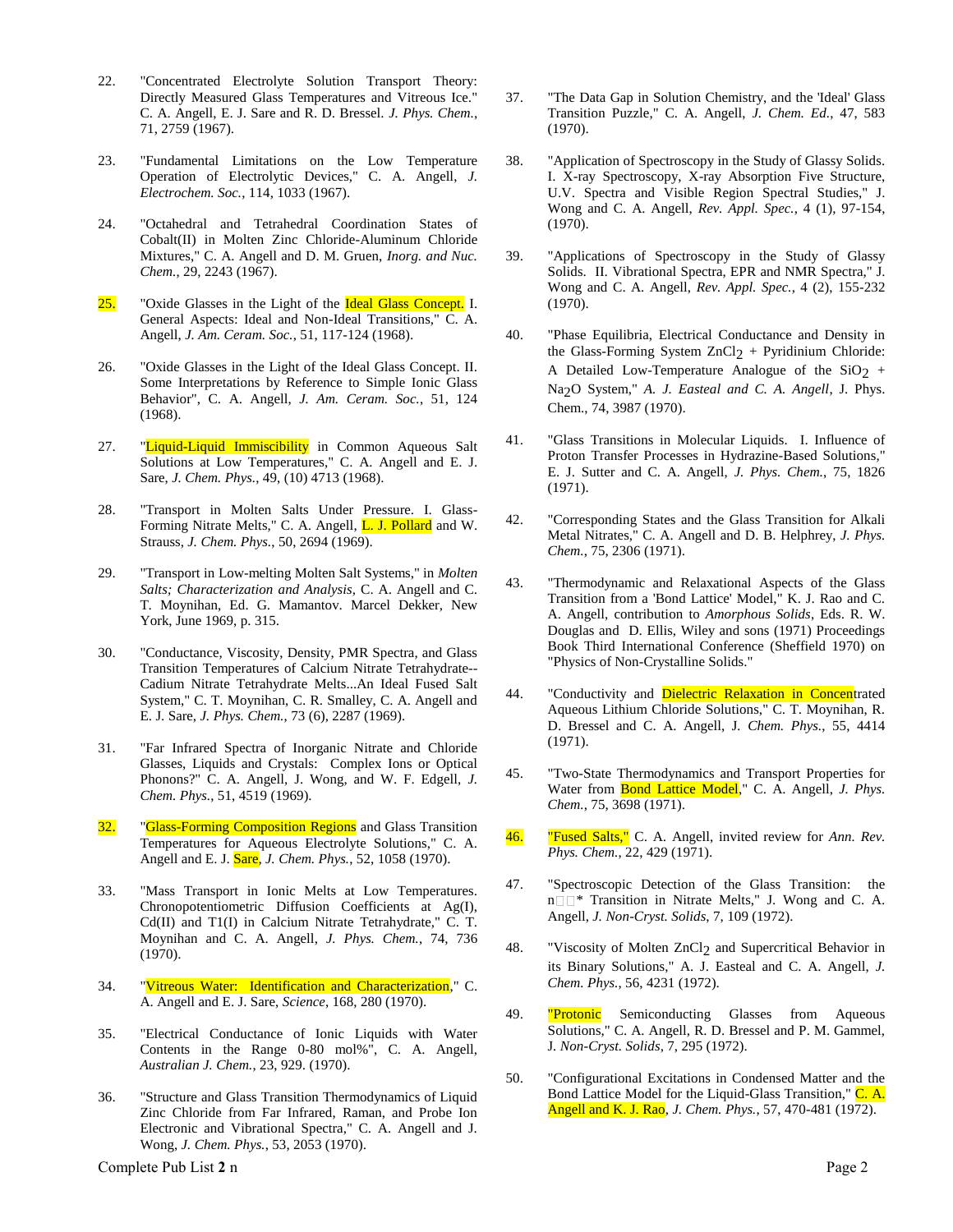- 51. "Electrical Conductance in Supercritical Isobutyric Acid-Water Solutions," P. M. Gammel and C. A. Angell, *Physics Letters A*, 40A, 49 (1972).
- 52. "Self-Diffusion of  $Ag^+$  and Na<sup>+</sup> in Molten Ca(NO<sub>3</sub>)<sub>2</sub> -KNO3," B. J. Welch and C. A. Angell, *Aust. J. Chem.*, 25, 1613 (1972).
- 53. "Fluidity and Conductance in Aqueous Electrolyte Solutions: An Approach from the Glassy State and the High Concentration Limit. I. Ca(NO3)2 Solutions," C. A. Angell and R. D. Bressel. *J. Phys. Chem.*, 76, 3244 (1972).
- 54. "Transport in Ionic Liquids Under Pressure. II. Concentrated Calcium Nitrate - Water and Magnesium Chloride - Water Solution," C. A. Angell, L. J. Pollard and W. Strauss, *J. Sol. Chem.*, 1, 516 (1972).
- 55. "Spectroscopic Probing of Anion Environment in Inorganic Nitrate Glasses," J. Wong and C. A. Angell, *J. Non-Cryst. Solids*, 11, 402 (1973).
- 56. "Pressure Effects on the Far Infrared Spectra of Nitrate Glasses," J. Wong and C. A. Angell, *Chemical Physics Letters*, 18, 221 (1973).
- 57. "Glass-Forming Composition Regions and Glass Transition Temperature in Non-Aqueous Electrolyte Solutions," E. J. Sare and C. A. Angell, *J. Sol. Chem.*, 2, 53 (1973).
- 58. "Diamond Cell Study of Pressure-Induced Coordina-tion Changes for Ni(II) in Liquid Chloride Solvents," C. A. Angell and M. L. Abkemeier, *Inorg. Chem.*, 12, 1462 (1973).
- 59. "Thermodynamic Properties of M(I) M(II) Mixed Nitrate Glasses and Supercooled Liquids," K. J. Rao, C. A. Angell and D. B. Helphrey., *Phys. Chem. Glasses*, 14, 26 (1973).
- 60. "Proton Magnetic Resonance Chemical Shifts and the Hydrogen Bond in Concentrated Aqueous Electrolyte Solutions," E. J. Sare, C. T. Moynihan and C. A. Angell, *J. Phys. Chem.*, 77, 1869 (1973).
- 61. "Anomalous Heat Capacities of Supercooled Water and D20," D. H. Rasmussen, A. P. Mackenzie, J. C. Tucker and C. A. Angell, *Science*, 181, 4079 (1973).
- 62. "Glass Transition with Negative Change in Expansion Coefficient," E. Williams and C. A. Angell, J. Polymer Science, *Polymer Letters*, 11, 383 (1973).
- 63. "A Novel Electrolyte System: Solutions of Diethyl Ether in Concentrated Aqueous HCL +  $ZnCl<sub>2</sub>$  Mixtures," A. J. Easteal and C. A. Angell, *J. Electrochem. Soc.*, 120, 1143 (1973).
- 64. "Anomalous Properties of Supercooled Water: Heat Capacity. Expansivity. and PMR Chemical Shift from 0- 38°C," C. A. Angell, J. Shuppert and J. C. Tucker, *J. Phys. Chem.*, 77, 3092 (1973).
- 65. "FIR Spectra of Liquid, Glass, and Crystalline States of ZnCl<sub>2</sub>: Order and Temperature Effects on Band Shape," C. A. Angell, G. H. Wegdam and J. van der Elsken, *Spectrochim. Acta*, 30A , 665 (1974).
- 66. "Electrical Conductivity and Viscosity of Supercritical Isobutyric Acid-Water Solutions," P. M. Gammel and C. A. Angell, *J. Chem. Phys.*, 60, 584 (1974).
- 67. "Glass Forming Molten Salt Systems," C. A. Angell and J. C. Tucker, in *Chemistry of Process Metallurgy*, Richardson Conference (Imperial College of Science, London, 1973), Eds. J. H. E. Jeffes And R. J. Tait, Inst. Mining Metallurgy Publ., 1974, p. 207.
- 68. "Glass Transition Temperature, Electrical Conductance, Viscosity, Molar Volume, Refractive Index, and Proton Magnetic Resonance Study of Chlorozinc Complexation in the System  $ZnCl_2 + LiCl + H_2O$ ," A. J. Easteal, E. J. Sare, C. T. Moyni-han and C. A. Angell, *J. Sol. Chem.*, 3, 807 (1974).
- 69. "Heat Capacities and Fusion Entropies of the Tetrahydrates of Calcium Nitrate, Cadnium Nitrate, and Magnesium Acetate. Concordance of Calorimetric and Relaxational 'Ideal' Glass Transition Temperatures," C. A. Angell and J. C. Tucker, *J. Phys. Chem.*, 78, 278 (1974).
- 70. "Supercooling of Water to -92°C Under Pressure," H. Kanno, R. J. Speedy and C. A. Angell, *Science*, 189, 880 (1975).
- 71. "On the Use of Structural Probe Ions for Relaxation Studies in Glasses. I. Spectroscopic Properties of Cobalt (II) in Chloride-Doped Potassium Nitrate-Calcium Nitrate Glasses," A. Barkatt and C. A. Angell, *J. Phys. Chem.*, 79, 2192 (1975).
- 72. "Evidence for a Protonic Mechanism for the Anomalous Conductivity in Aqueous Acid Glasses," I. M. Hodge and C. A. Angell, *J. Non-Cryst. Solids*, 20, 299 (1976).
- 73. "Isothermal Compressibility of Supercooled Water and Evidence for a Thermodynamic Singularity at  $-45^{\circ}C$ ," R. J. Speedy and C. A. Angell, *J. Chem. Phys.*, 65, 851-858 (1976).
- 74. "Molecular Dynamics Studies of the Vitreous State: Simple Ionic Systems and **Silica**," L. V. Woodcock, C. A. Angell and P. A. Cheeseman, *J. Chem. Phys.*, 65, 1565 (1976).
- 75. "Density Maxima in High Pressure Supercooled Water, and a Relationship Between Water and Liquid SiO<sub>2</sub>," C. A. Angell and H. Kanno, *Science*, 193, 1121 (1976).
- 76. "Thermodynamics of the Glass Transition: Empirical Aspects," C. A. Angell and W. Sichina, Ann. N.Y. Acad. Sci., Vol. 279 , (Proc. Workshop on the Glass Transition and the Nature of the Glassy State) (1976), p. 53.
- 77. "Physico-Chemical and Computer Simulation Studies of the Role of Cation Coordination Numbers on Melt Physical Properties," C. A. Angell, I. M. Hodge, and P. A. Cheeseman, in *Molten Salts*, Proc. Int. Conf. Molten Salts, Ed. J.P. Pemsler, The Electrochemical Soc. Inc., (1976), p. 138.
- 78. "Kinetics of Structural Relaxation in the Glass Transformation Range of a Calcium-Potassium Nitrate Melt by Probe Ion Spectroscopy," C. A. Angell, A. Barkett, C. T. Moynihan, and H. Sasabe, in *Molten Salts*, Proc. Int. Conf.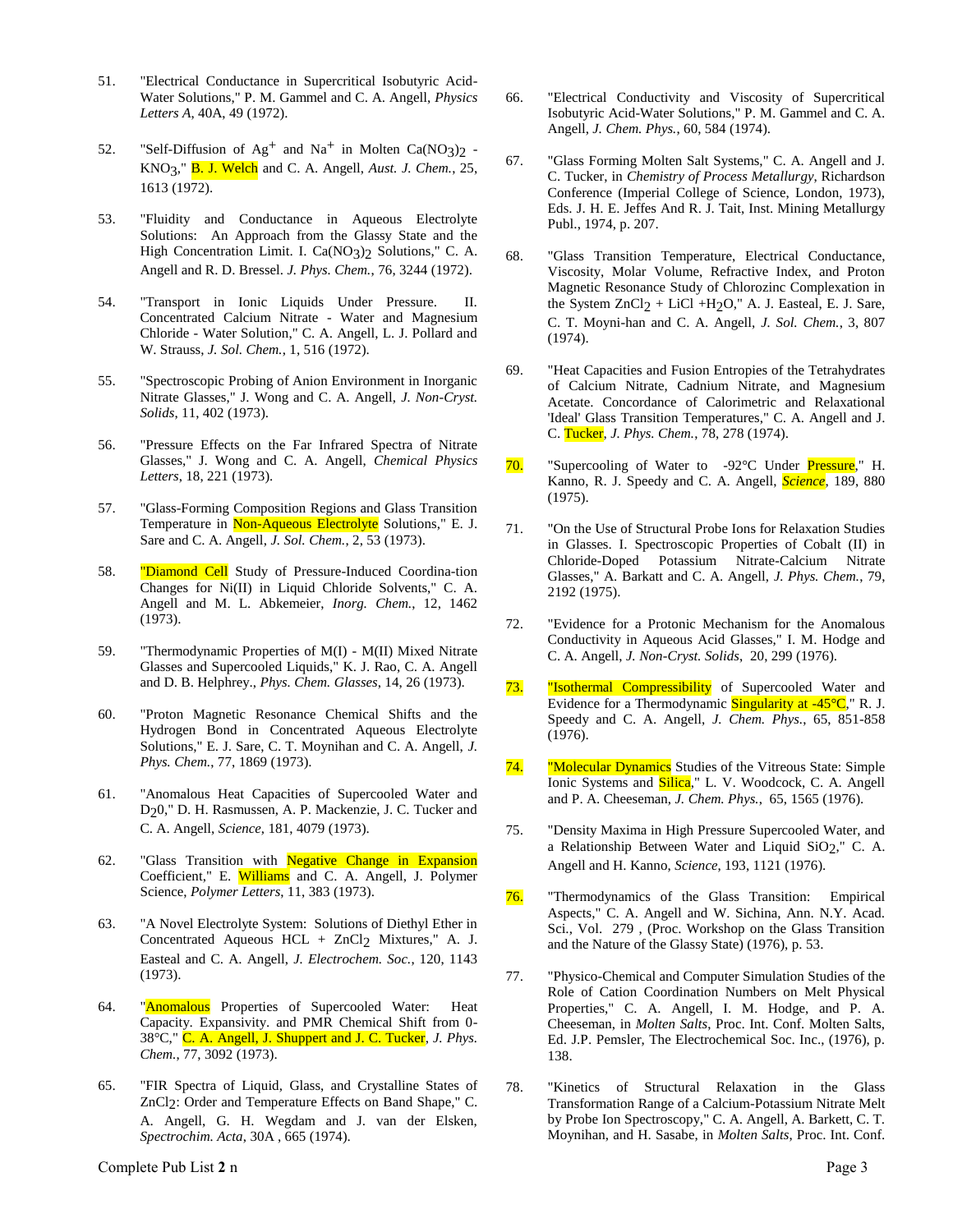Molten Salts, Ed. J.P. Pemsler, The Electrochemical Soc. Inc., (1976), p. 195.

- 79. *Glass: Structure by Spectroscopy*, by J. Wong and C. A. Angell, Marcel Dekker, New York, New York (1976).
- 80. "Spin-Echo Diffusion Coefficients of Water to 2380 bar and -20°C," C. A. Angell, E. D. Finch, L. A. Woolf and P. Bach. *J. Chem. Phys.*, 65, 3063 (1976).
- 81. "Pressure Dependence of the Glass Transition Temperature in Ionic Liquids and Solutions: Evidence Against Free Volume Theories," E. Williams and C. A. Angell, *J. Phys. Chem.*, 81, 232 (1977).
- 82. "Heat Capacity and Glass Transition Thermodynamics for **ZnCl<sub>2</sub>**. A Failure of the First Davies-Jones Relation for dT/dP," C. A. Angell, E. Williams, K. J. Rao and J. C. Tucker, *J. Phys. Chem.*, 81, 238 (1977).
- 83. "The Charge Transfer to Solvent Spectrum of Iodide in Supercooled Water and Glassforming Aqueous Solutions," A. Barkatt and C. A. Angell, *J. Phys. Chem.*, 81, 114 (1977).
- 84. "Molecular Dynamics Modelling of Amorphous Solid Structures," C. A. Angell, P. A. Cheeseman, L. V. Woodcock and J. H. R. Clarke, in *The Structure of Non-Crystalline Materials*, Ed. P. Gaskell, Taylor Publishing Co., Cambridge, (1977) pp. 191-194.
- 85. "Electrical Relaxation in Amorphous Protonic Conductors," I. M. Hodge and C. A. Angell, *J. Chem. Phys.*, 67, 4 (1977).
- 86. "Mechanical Collapse vs. Ideal Glass Formation in Slowly Vitrified Solutions: A Plausibility Test," C. A. Angell and J. Donnella, *J. Chem. Phys*., 67, 4560 (1977).
- 87. "NMR Study of Proton Transfer Interactions in the System Pyridine + HC1 (0-95%)," J. W. Shuppert and C. A. Angell, *J. Chem. Phys.*, 67, 3050 (1977).
- 88. **"Electron Free Energy Levels** and Spectroscopic Character of Dilute Species in Oxidic Solvents: Relating Aqueous to Liquid (and Vitreous) Oxide Solutions," C. A. Angell, in *Spectroscopic and Electrochemical Characterization of Solute Species in Non-Aqueous Solvents*, Ed. G. Mamantov, Plenum Press, (1977), p. 273.
- 89. "Homogeneous Nucleation and Glass Formation in Aqueous Alkali Halide Solutions at High Pressures," H. Kanno and C. A. Angell, *J. Phys. Chem.*, 81, 2639 (1977).
- 90. "The Relative Permittivity of Supercooled Water," I. M. Hodge and C. A. Angell, *J. Chem. Phys.*, 68, 1363 (1978).
- 91. "Ionic Hydration and Secondary Relaxations in Vitri-fied Concentrated Aqueous Solutions," I. M. Hodge and C. A. Angell, *J. Phys. Chem.*, 82, 1761 (1978).
- 92. "Ionic Salt and Solution Glasses," C. A. Angell, invited contribution to *A Treatise on Glass*, Vol. I, Eds. D.R. Uhlmann and N.J. Kreidl. Academic Press, Inc., 1983, pp. 209-226.
- 93. "Glass Transition Temperatures for Simple Molecular Liquids and Their Binary Solutions," J. M. Sare, E. J. Sare and C. A. Angell, *J. Phys. Chem.*, 82, 2622 (1978).
- 94. "Use of Structural Probe Ions for Relaxation Studies in Glasses. II. T-Jump and T-Ramp Studies of Co(II) in Nitrate Glasses," A. Barkatt and C. A. Angell, *J. Phys. Chem*., 82, 1972 (1978).
- 95. "Highly Conducting Li-Rich Inorganic Glasses," S. I. Smedley and C. A. Angell, *Sol. State Comm.*, 27, 1 (1978).
- 96. "Radiation Products and Tunnelling Process in Ionic Glasses. Part I: Radiation Products and Recombina-tion in Undoped Nitrate and Acetate Glasses," A. Barkatt, C. A. Angell and J. R. Miller, *J. Phys. Chem.*, 82, 2143 (1978).
- 97. "Optical Probe Studies of Relaxation Processes in Viscous Liquids," A. Barkatt and C. A. Angell, *J. Chem. Phys.*, 70, 901 (1979).
- 98. "Water: Anomalous Compressibility to 1.9 kbar and Correlation with Supercooling Limits," H. Kanno and C. A. Angell, *J. Chem. Phys.*, 70, 4008 (1979).
- 99. "Non-Vibrational Non-Diffusional Modes of Motion in Hydrated Calcium Nitrate Melts," I. M. Hodge and C. A. Angell, Proc. Oxford Conference on Concen-trated Solutions and Molten Salts, Plenum Press (1979). (Invited).
- 100. "Ionic Conductivity in Lithium Oxide-Fluoride Glasses," L. Boehm and C. A. Angell, Proc. of Fast Ion Transport in Solids Conference. Lake Geneva, Wisconsin, Eds. P. Vashishta, J.N. Mundy and G.K. Shenoy, Elsevier North Holland, Inc., (1979) p. 719.
- 101. "Pressure Dependence of the Glass Transition Temperature in Molecular Liquids and Plastic Crystals," T. Atake and C. A. Angell, *J. Phys. Chem.*, 83, 3218 (1979).
- 102. "Heat Capacity Changes in Glass-Forming Aqueous Solutions, and the Glass Transition in Vitreous Water," C. A. Angell and J. C. Tucker, *J. Phys. Chem.*, 84, 268 (1980).
- 103. "D.C. Conductivity and Secondary Structural Relaxa-tion in High Conducting  $Li<sup>+</sup>$  Glasses," L. Boehm and C. A. Angell, *J. Non-Cryst. Solids*, 40, 83 (1980).
- 104. "Supercooled and Superheated Water," C. A. Angell, in *Water and Steam*, Proceedings of the Ninth International Conference on the Properties of Steam, Munich. (1979), Eds. F. Straub and K. Scheffler, Pergammon Press, Ltd. (1980) p. 233 (invited article).
- 105. "Proton NMR Studies of the Lewis Acid-Base Reac-tions Between Pyridinium Chlorides and the Acids ZnCl<sub>2</sub> and AlCl3," C. A. Angell and J. W. Shuppert, *J. Phys. Chem.*, 84, 538 (1980).
- 106. "Vibrational Bandshapes in Viscous Liquids and Glasses," C. A. Angell, text of an invited contribu-tion to the NATO Advanced Summer Institute published as *Vibrational Spectroscopy in Molecular Liquids and Solids*, Eds. E.M. Pick and S. Bratos, Plenum Press, (1980) p. 187.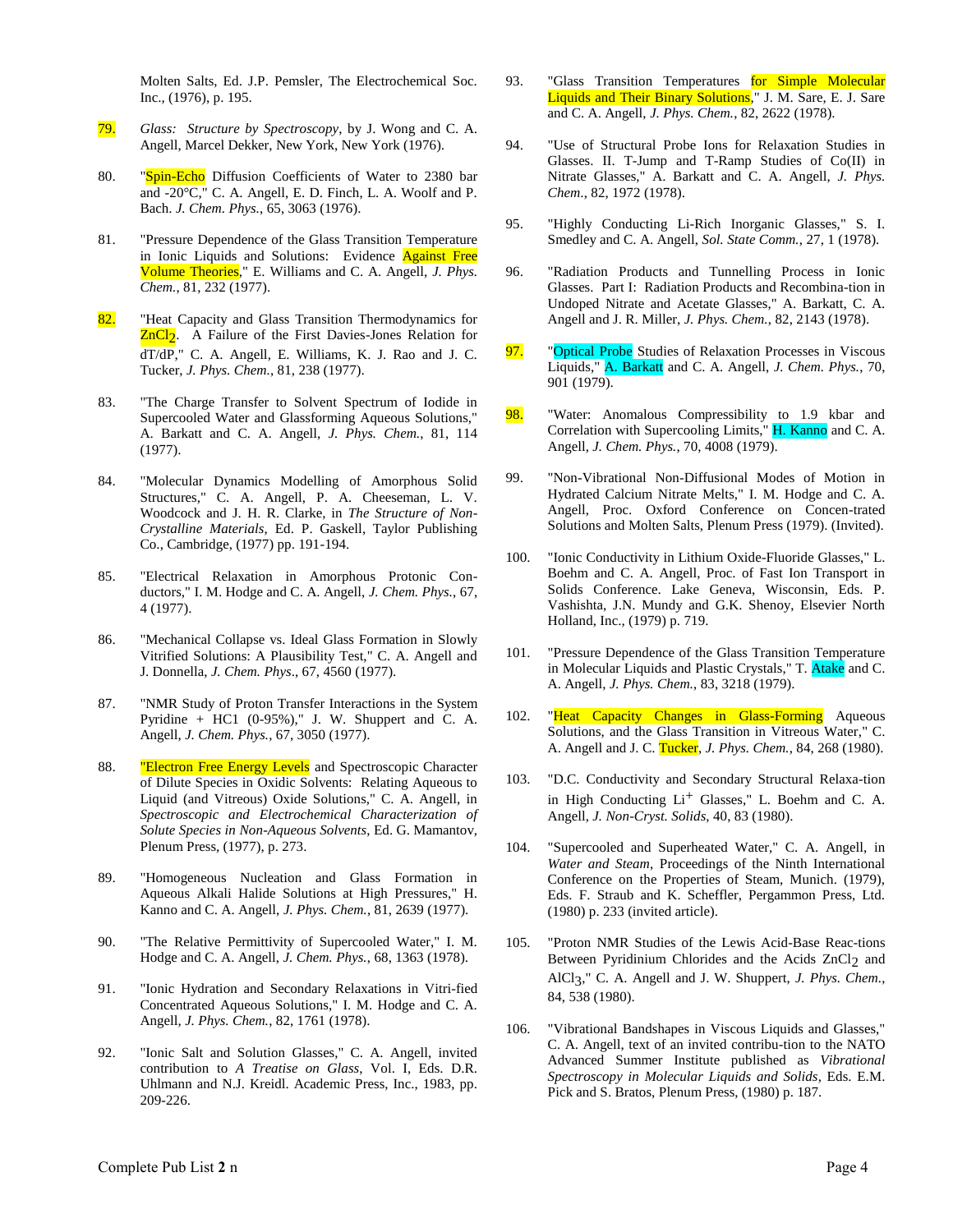- 107. "Fast Li<sup>+</sup> Conduction in Fluoroborate Glasses," S. I. Smedley and C. A. Angell, *Mat. Res. Bulletin*, 15 (4), 421 (1980).
- 108. "Application of the Rheovibron to Inorganic Glass Problem I. The Mixed Alkali Effect Loss Spectrum," T. Atake and C. A. Angell, Proc. of the Int. Congress on Glass XII, Albuquerque, New Mexico, *J. Non--Cryst. Solids*, 38 & 39, 439-444 (1980).
- 109. "Glass Formation in Aqueous Sodium Salt Solu-tions," C. A. Angell and E. J. Sare, *CryoLetters*, 1, 257 (1980).
- 110. "Volumetric and Derived Thermal Characteristics of Liquid D20 at Low Temperatures and High Pressures," H. Kanno and C. A. Angell, *J. Chem. Phys.*, 73, 1940 (1980).
- 111. "Heat Capacities of Liquid  $H_2O + H_2O_2$  and  $H_2O +$ N2H4, Binary Solutions; Isolation of a Singular Component for Cp of Supercooled Water," M. Oguni and C. A. Angell, *J. Chem. Phys.*, 73, 1948 (1980).
- 112. "Supercooled Water," C. A. Angell, in *Water: A Comprehensive Treatise*, Vol. 7, Ed. F. Franks, Plenum Press, (1982) pp. 215-338, (invited article).
- 113. "Interaction Potentials and Glass Formation: A Survey of Computer Experiments," C. A. Angell, J. H. R. Clarke and L. V. Woodcock, *Adv. Chem. Phys.*, 48, 397-453 (1981). (Result of NATO collaboration) (invited article).
- 114. "d.c. Conductivities, Electrical Relaxation Spectra, and Conduction Mechanisms in Lithium Oxide-Fluoride Glasses of the System LiF-Li<sub>2</sub>O-B<sub>2</sub>O<sub>3</sub> and LiF-Li<sub>2</sub>O-Al(PO3)3," S. I. Smedley and C. A. Angell, *J. Am. Ceram. Soc.* (submitted).
- 115. "Visible Spectroscopy of Irradiated High Alkali Borate and Mixed Alkali Phosphate Glasses," A. Barkatt, C. A. Angell and J. R. Miller, *J. Amer. Ceram. Soc.*, 64, 158 (1981).
- 116. "Test of a Year-Annealed Glass for the Cohen-Grest Percolation Transition," L. Boehm, M. D. Ingram and C. A. Angell, *J. Non-Crystalline Solids*, 44, 305 (1981).
- 117. "Temperature Dependence of the Dynamic Structure Factor for Supercooled  $Sn(1-x)PbX$  Alloys. A Test of Instability Theories for the L S Phase Transition," J.-B. Suck, J. H. Perepezko, I. E. Anderson and C. A. Angell, *Phys. Rev. Letters*, 47, 424 (1981).
- 118. "The Glass Transition: Comparison of Computer Simulation and Laboratory Studies," C. A. Angell, *Annals. of the New York Academy of Science*, 371, 136 (1981).
- 119. "Inorganic Chloride and Mixed Halide Glasses with Low Maximum Phonon Frequencies," C. A. Angell and D. C. Ziegler, *Mat. Res. Bull.*, 3 (16), 279 (1981).
- 120. "Homogeneous Nucleation and Glass Transition Temperatures in Solutions of Li Salts in D2O and H2O," C. A. Angell, E. J. Sare, J. Donnella and D. R. MacFarlane, *J. Phys. Chem.*, 85, 1461 (1981).
- 121. "Non-Oxide Glasses," Article No. M145-00264, C. A. Angell, in *Encyclopedia of Materials Science and Engineering*, Ed. M.B. Bever, Pergamon Press (1986).
- 122. "Amorphous Solids: Types, Characteristics and Challenges," C. A. Angell, in *Preparation and Characterization of Materials,* ed. C. N. R. Rao and J. M. Honig, Academic Press (1981), p. 449 (invited paper).
- 123. "Far IR Spectra and Electrical Conductivity of Li and Na Glasses by Laboratory and Computer Simulation Experiments," C. A. Angell, L. Boehm, P. A. Cheeseman and S. Tamaddon, *Solid State Ionics*, 5, 659 (1981).
- 124. "Fast Ion Conduction in Cubic Perovskite Structures: An Ion Dynamics Study of NaMgF3," P. A. Cheeseman and C. A. Angell, *Solid State Ionics*, 5, 597 (1981).
- 125. "Heat Capacity of Water at Extremes of Supercooling and Superheating," C. A. Angell, W. J. Sichina and M. Oguni, *J. Phys. Chem.*, 86, 998 (1982).
- 126. "Conductimetric and Calorimetric Methods for the Study of Homogeneous Nucleation and Crystallization Below Both Th and Tc ," C. A. Angell and D. R. MacFarlane, *Advances in Ceramics*, 4, 66 (1981).
- 127. "Diffusivity of the Hard-Sphere Model in the Region of Fluid Metastability," L. V. Woodcock and C. A. Angell, *Phys. Rev. Letters*, 47, 1129 (1981).
- 128. "Homogeneous Nucleation and Glass Formation in Cryoprotective Systems at High Pressure," D. R. MacFarlane, C. A. Angell and G. M. Fahy, *Cryoletters*, 2, 353-358 (1981).
- 129. "Viscosity-Temperature Function for Sorbitol from Combined Viscosity and Differential Scanning Calorimetry Studies," C. A. Angell, R. Stell and W. J. Sichina, *J. Phys. Chem.*, 86, 1540 (1982).
- 130. "Controlled Nucleation and Quasi-Ordered Growth of Ice Crystals from Low Temperature Electrolyte Solutions; A Small Angle Neutron Scattering Study," J. Dupuy. P. Chieux, R. Calemczuk, J. F. Jal, C. Ferradou, A. Wright and C. A. Angell, *Nature*, 296, 138-140 (1982).
- 131. "Optical vs. Thermodynamic Basicities: Probe  $Pb^{2+}$  Ion Spectra in Molten Chloroaluminate Solutions," C. A. Angell and P. D. Bennett, *Inorg. Chem.,* 104, 3604, (1982).
- 132. "Water A Fascinating Molecular Substance" (Les anomalies de l'eau), C. A. Angell, *LaRecherche*, 5, 584-593 (1982) (invited article).
- 133. "Test of the Entropy Basis of the VTF Equation: Dielectric Relaxation of Polyalcohols Near Tg," C. A. Angell and D. L. Smith, *J. Phys. Chem.,* 86, 3845 (1982).
- 134. "An Inexpensive High Pressure Optical Absorption Cell for IR-VIS-UV Studies," V. E. Rodgers and C. A. Angell, *J. Chem. Ed.*, 60, 602 (1983).
- 135. "Water-like Transport Property Anomalies in Liquid Silicates Investigated at High T and P by Computer Simulation Techniques," C. A. Angell, P. A. Cheeseman and S. Tamaddon, *Bull. Mineralogie*, 1-2, 87-99 (1983).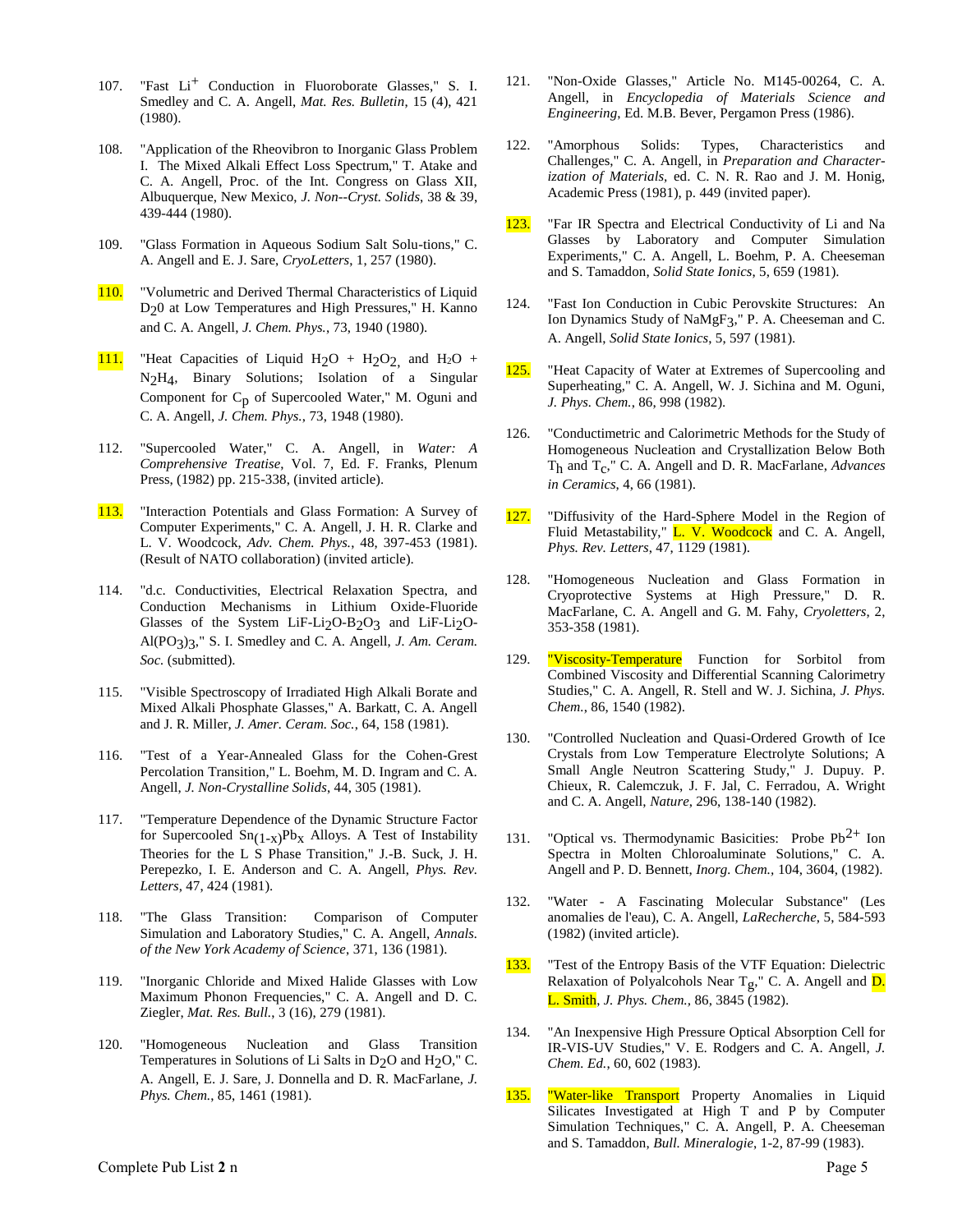- 136. "An Emulsion Technique for the Study of Marginal Glass Formation in Molecular Liquids," D. R. MacFarlane and C. A. Angell, *J. Phys. Chem.*, 86, 1927 (1982).
- 137. "High Refractive, Low ABBE Number, Halide Glasses," D. C. Ziegler and C. A. Angell, *Applied Optics*, 21, 2096 (1982).
- 138. "Tailoring Stimulated Emission Cross Sections of  $Nd^{3+}$ Laser Glass: Observation of Large Cross Sections for BiCl3 Glasses," M. Weber, D. C. Ziegler and C. A. Angell, *J. Appl. Phys.*, 53 (6), 4344-4350 (1982).
- 139. "Pressure Enhancement of Ion Mobilities in Liquid Silicates from Computer Simulation Studies to 800kbar," C. A. Angell, P. A. Cheeseman and S. Tamaddon, *Science*, 218, 885 (1982).
- 140. "Anomalous Components of Supercooled Water Expansivity. Compressibility and Heat Capacity  $(C_p$  vs.  $C_V$ ) from Binary Formamide + Water Solution Studies," M. Oguni and C. A. Angell, *J. Chem. Phys.*, 78 (12), 7334 (1983).
- 141. "Short Time Structural Relaxation Processes: Comparison of Experimental and Computer Simulation Glass Transitions on Equivalent Time Scales," L. M. Torell and C. A. Angell, *J. Chem. Phys.*, 78, 937 (1983).
- 142. "Near Infra-Red Spectra and the Disrupted Network Model of Normal and Supercooled Water," C. A. Angell and V. Rodgers, *J. Chem. Phys.*, 80, 6245 (1984).
- 143. "Cooling Rate Dependence of the Ice I Nucleation Temperature in Aqueous LiCl Solutions," D. R. MacFarlane, R. K. Kadiyala and C. A. Angell, *J. Phys. Chem.*, 87, 235 (1983).
- 144. "Computer Simulation Studies of Migration Mechanisms in Ionic Glasses and Liquids," C. A. Angell, P. A. Cheeseman and S. Tamaddon, *J. de Physique Colloque*, 43, C9-381 (1982).
- 145. "Tetrahedrally Coordinated Ionic Liquids," Anomalous Transport Properties, and Geophysical Significance," C. A. Angell, P. A. Cheeseman and S. Tamaddon in *Lecture Notes in Physics*, Eds. K.-H. Bennemann, F. Brouers and D. Quitmann, Springer-Verlag (1982), p. 131.
- 146. "Hydrophobic and Hydrophilic Solute Effects on the Homogeneous Nucleation Temperature of Ice from Aqueous Solutions," M. Oguni and C. A. Angell, *J. Phys. Chem.*, 87, 1848 (1983).
- 147. **"Direct Observation of Time-Temperature-Transforma-tion** Curves for Crystallization of Ice from Solutions by a Homogeneous Mechanism," D. R. MacFarlane, R. K. Kadiyala, and C. A. Angell, *J. Phys. Chem.*, 87, 1094 (1983).
- 148. "On the Problem of Homogeneous Nucleation in Fluoride Glasses," M. Matecki, M. Poulain, J. Lucas, D. R. MacFarlane, and C. A. Angell, *Mat. Res. Bull.*, 18, 293 (1983).
- 149. "Supercooled Water," C. A. Angell, *Ann. Rev. Phys. Chem.*, 34, 593-630 (1983) (invited article).
- 150. "Homogeneous Nucleation and Growth of Ice from Solutions: TTT Curves, the Nucleation Rate and the Stable Glass Criterion", D. R. MacFarlane, K. Kadiyala and C. A. Angell, *J. Chem. Phys.*, 79 (8), 3921 (1983).
- 151. "Contrasting Effect of Tetrahedral and Octahedral Complexing of Trivalent Cations on Binary Molten Salt Solution Transport Properties," C. A. Angell and A. Elias, *J. Phys. Chem*., 87, 4704-4709 (1983).
- 152. "Far-Ir Transmitting Cadmium Iodide Based Glasses," E. I. Cooper and C. A. Angell, *J. Non-Cryst. Sol.*, 56, 75 (1983).
- 153. **"Fast Ion Motion in** Glassy and Amorphous Materials, C. A. Angell, *Solid State Ionics*, 9 & 10, 3 (1983)
- 154. "Versatile Organic Iodide Melts and Glasses with High Mole Fractions of LiI: Glass Transition Temperatures and Electrical Conductivities," E. I. Cooper and C. A. Angell, *Solid State Ionics*, 9 & 10, 617 (1983).
- 155. "CO<sub>2</sub>-Retention in High Alkali Borate Glasses," S. W. Martin, E. I. Cooper and C. A. Angell, *Communications of the J. Amer. Ceram. Soc.*, 66 (9), C-153 (1983).
- 156. "Separation of Nucleation from Crystallization Kinetics by Two Step Calorimetry Experiments," R. K. Kadiyala and C. A. Angell, *Colloids and Surfaces*, 11, 341 (1984) (invited conference paper).
- 157. **"Non-existent Glass** Transition for Amorphous Solid Water," D. R. MacFarlane and C. A. Angell, *J. Phys. Chem.*, 88, 759 (1984).
- 158. "Electronic Spectra and Coordination of  $Ni<sup>2+</sup>$  in Potassium Borate Glass and Melt to 1,000°C," T. C. Lin and C. A. Angell, *Comm. Am. Ceram. Soc.*, 67, C33 (1984).
- 159. "Glass Formation and Transition Temperatures in Sodium and Lithium Aluminoborate Melts up to 72 Mol% Alkali," S. W. Martin and C. A. Angell, *J. Non-Cryst. Sol.*, 66, 429 (1984).
- 160. "Fast  $Cu<sup>+</sup>$  Ion Conducting Phosphate Iodide-Glasses,"  $C$ . Liu and C. A. Angell, *Solid State Ionics*, 13, 105 (1984).
- 161. "Conductivity Maximum in Aluminoborate Glasses," S. W. Martin and C. A. Angell, Comm., J*. Am. Ceram. Soc.*, 67 , C148 (1984).
- 162. "Emulsion Techniques for the Study of Glass Formation II. Low Melting Point Salt Hydrates," D. R. MacFarlane, C. A. Angell, *J. Phys. Chem.*, 88, 4779 (1984).
- 163. "Short Time Relaxation Processes in Liquids from Viscosity and Light Scattering Studies in Molten KCl.2BiCl<sub>3</sub>," **L. M. Torell**, D. C. Ziegler and C. A. Angell, *J. Chem. Phys.*, 81, 5053 (1984).
- 164. "Fluoride Bridging Modes in Fluorozirconate Glasses by Xray and Computer Simulation Studies," J. Lucas, C. A. Angell and S. Tamaddon, *Materials Res. Bulletin*, 19, 945 (1984).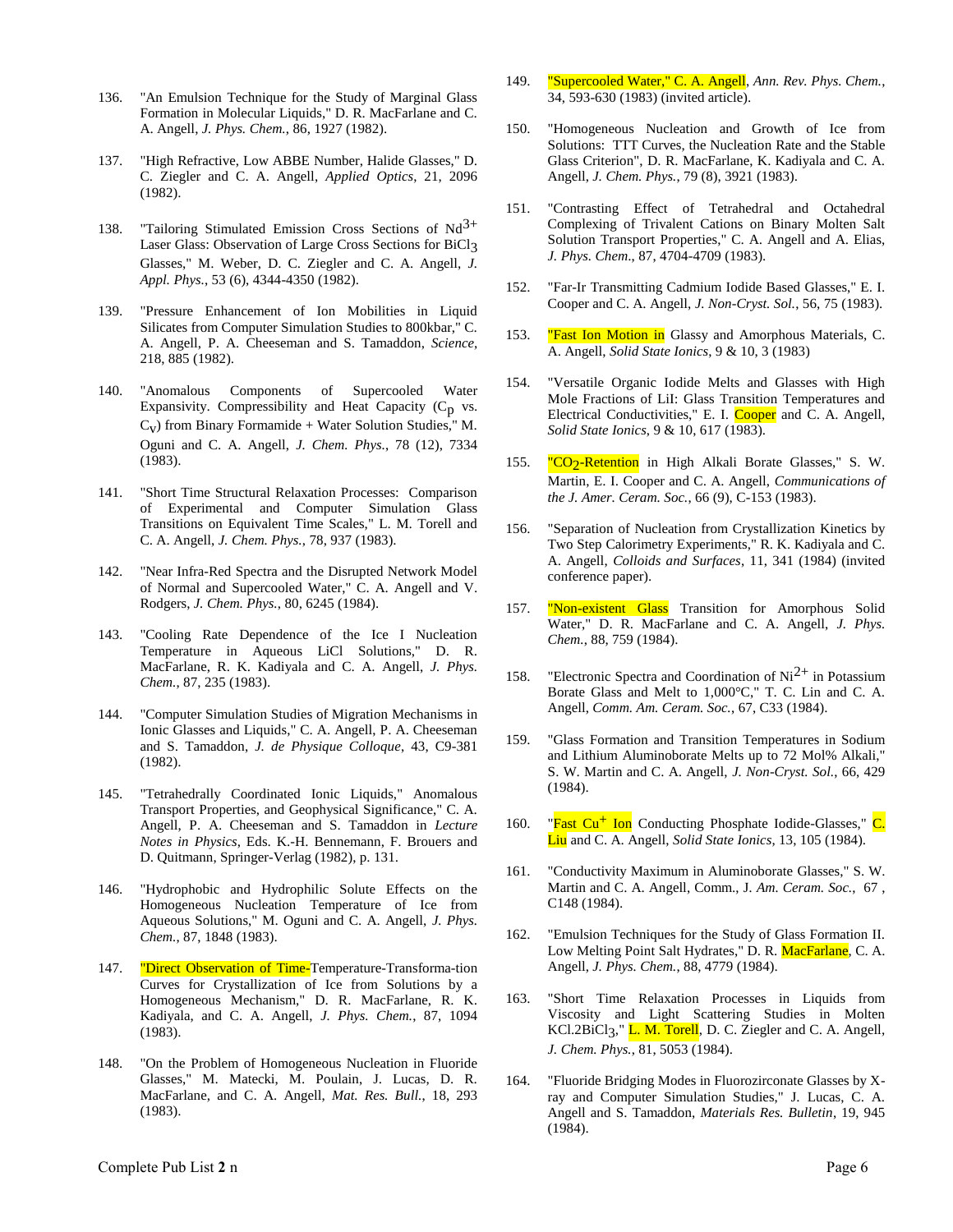- 165. "Strong and Fragile Liquids," C. A. Angell in *Relaxations in Complex Systems,* ed. K. Ngai and G.B. Wright, National Technical Information Service, U.S. Department of Commerce, Springfield, VA 22161 (1985), pg. 1.
- 166. "Fast Ion Conductors in Viscous Liquids and Glasses," C. A. Angell, in *Relaxations in Complex Systems,* ed. K. Ngai and G.B. Wright, National Technical Information Service, U.S. Department of Commerce, Springfield, VA 22161 (1985).
- 167. "Vitrification as an Approach to Cryopreservation," G. M. Fahy, D. R. MacFarlane, C. A. Angell and H. T. Meryman, *Cryobiology*, 21, 407-426 (1984).
- 168. "Glass Forming Microemulsions," C. A. Angell, R. K. Kadiyala and D. R. MacFarlane, *J. Phys. Chem.*, 88, 4593 (1984).
- 169. "Glass Forming Microemulsions: Vitrification of Simple Liquids, and Electron Microscope Probing of Droplet Packing Modes," **J. Dubochet**, M. Adrian, J. Teixeira, R. K. Kadiyala, C. M. Alba, D. R. MacFarlane and C. A. Angell, *J. Phys. Chem.*, 88 (Debye Memorial Issue), 6727 (l984) (Invited Contribution).
- 170. " $Al^{3+}$  Coordination Changes in Liquid Silicates under Pressure," E. Ohtani, F. Taulelle and C. A. Angell, *Nature*, 314, 78 (1985).
- 171. "Glasses and Glassy Crystals from Molecular Ionic Systems," C. A. Angell, L. E. Busse, E. E. Cooper, R. K. Kadiyala, A. Dworkin, M. Ghelfenstein, H. Szwarc, and A. Vassal, *J. de Chim. Phys.*, 82, 267 (1985).
- 172. "Silver Alkali Halide Glasses and a Vitreous Analog of the RbAg4I5 Superionic Conductor," Changle Liu, H. G. K. Sundar and C. A. Angell, *Mat Res. Bull.*, 20, 525 (1985)
- 173. "Spectroscopy, Simulation, and the Medium Range Order Problem in Glass," C. A. Angell, *J. Non-Cryst. Solids*, Kreidl Symposium, (text of invited talk) 73, 1 (1985).
- 174. "d.c. and a.c. Conductivity in Wide Composition Range Li2O-P2O5 Glasses," S. W. Martin and C. A. Angell, *J. Non-Cryst. Solids*, 83, 185, (1986).
- 175. "Optical and Thermodynamic Basicities: UV Spectra of  $TI^+$ ,  $Pb^2$ <sup>+</sup> and  $Bi^{3+}$  in Molten Chloroaluminates Titrations," P. D. Bennett and C. A. Angell, *Inorg. Chem*, 24, 3030 (1985).
- 176. "Strong and Fragile Plastic Crystals," C. A. Angell, A. Dworkin, P. Figuiere, A. Fuchs and H. Szwarc, *J. de Chimie Physique*, 82, 773 (1985).
- 177. "Mechanical versus Electrical Relaxation in AgI-based Fast Ion Conducting Glass," Changle Liu and C. A. Angell, *J. Non-Cryst. Sol.*, 83, 162 (1986).
- 178. "Spectroscopic Studies of Chemically Liberated "Free-OH" Groups in Aqueous N2H4-NH3 and CH3NH2 Solutions", C. A. Angell and Dana L. Fields, *J. Phys. Chem.*, 89, 4565 (1985).
- 179. "Crystallization and Vitrification in Aqueous Systems," C. A. Angell and Y. Choi, *J. Microscop.*, 141, 251 (1986) (text of Plenary Lecture)
- 180. "Far IR Transmitting Halide Glasses," C. A. Angell, Changle Liu, and H. G. K. Sundar, *Materials Science Forum*, 5, 189 (1985) (Extended abstract).
- 181. "A Model for Fluorozirconate Glass Structure," J. Lucas and C. A. Angell, *Materials Science Forum*, 6, 449, (1985) (Extended abstract).
- 182. "Mechanical Relaxation by **Mobile Ions Cu<sup>+</sup>** and Ag<sup>+</sup> in Fast Ion Conducting Glasses," Changle Liu and C. A. Angell, *J. de Physique Colloque*, C10, Suppl. No. 12, 46, 493-496 (1985)
- 183. "Picosecond Mechanical Relaxation due to Fast Ion Diffusion and Structural Relaxation in AgI-Rich Glassforming Systems," L. Borgesson, S. W. Martin, L. M. Torell and C. A. Angell, in *Transport-Structure Relations in Fast Ion and Mixed Conductors*, eds F.W. Poulsen et al, Riso National Lab., Denmark 1985, p.383.
- 184. "Ambient Temperature Plastic Crystal Fast Ion Con-ductors (PLICFICS)" E. I. Cooper and C. A. Angell, *Solid State Ionics*, 18 & 19, 570 (1986).
- 185. "Glass Formation and High Conductivity in Lead Halide-Lead Metaphosphate Glasses," H. G. K. Sundar, S. W. Martin, and C. A. Angell, *Solid State Ionics*, 18 & 19, 437 (1986).
- 186. "All Halide Superionic Glasses," Changle Liu, H. G. K. Sundar and C. A. Angell, *Sol. State Ionics*, 18 & 19, 442 (1986).
- 187. "Recent Developments in Fast Ion Transport in Glassy and Amorphous Materials," C. A. Angell, *Solid State Ionics*, 18 & 19, 72 (1986) (text of plenary lecture).
- 188. "Sequential Hypersonic Dampings Due to Fast Ion Diffusion and Structural Relaxation in  $(AgI)_X(AgPO_3)_{1-X}$ Ionic Liquids," L. Borjesson, S. W. Martin, L. M. Torell and C. A. Angell, *Solid State Ionics*, 18 & 19, 141 (1986).
- 189. "Brillouin Scattering in AgI-Rich Glasses," L. Borgesson, S. W. Martin, L. Torell and C. A. Angell, *Sol. State. Ionics*, 18 & 19, 431, (1986).
- 190. "Long Time Relaxation Processes in Glassy Solids I.  $\square$ -Relaxations in 'Fragile' Systems," H. G. K. Sundar and C. A. Angell, XIVth International Congress on Glass, Collected Papers, Indian Ceramic Society Pub. II, 161 (1986).
- 191. "Long Time Relaxation Processes in Glassy Solids II. Relaxations in Fast Ion Conducting Glasses." A. Kulkarni, H. Senapati, Changle Liu and C. A. Angell, XIVth International Congress on Glass, Collected Papers, Indian Ceramic Society Pub. II 169, (1986).
- 192. "Glass-Forming Microemulsions and Their Structure," D. R. MacFarlane, I. R. McKinnon, E. A. Hildebrand and C. A. Angell in *Microemulsion Systems*, ed. H. Rosano, Marcel Dekker, Inc. N.Y., 311 (1987).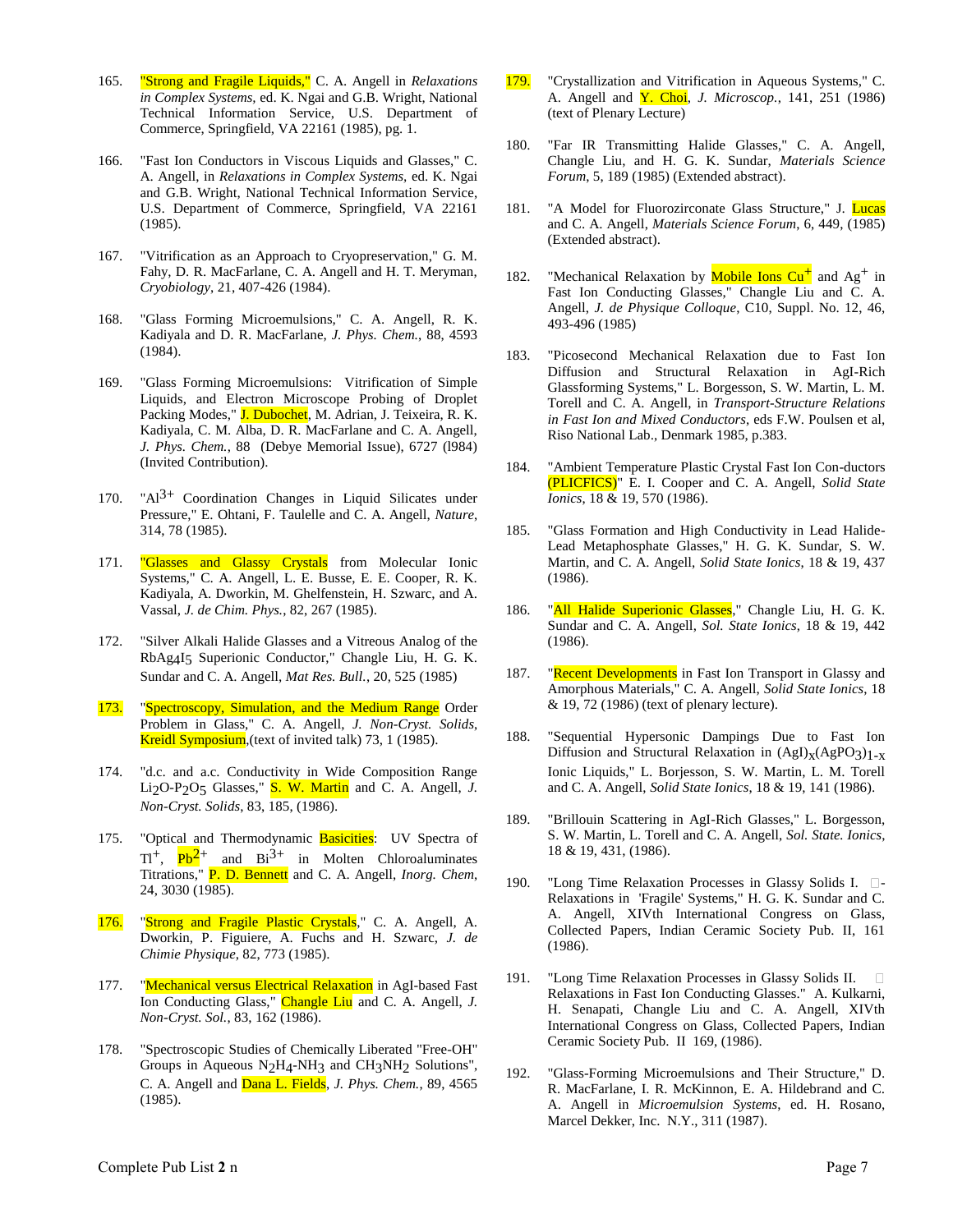- 193. "Dynamics of Compressed and Stretched Liquid SiO<sub>2</sub>, and the Glass Transition," C. A. Angell, P. A. Cheeseman and C. C. Phifer, *Mat. Res. Soc. Symp. Proc.*, 63, 85-94, (1986).
- 194. "Glassy Solids and dc Conductivity in the Liquid and Glassy States," C. A. Angell, in *Materials for Solid State Batteries*, ed. B. V. R. Chowdari and S. Radhakrishna, (World Scientific: Singapore) p. 31-40, (1986).
- 195. "High Conductivity and Mechanical Loss in PbF2-MnF2- Al(PO3)3 Glasses," A. R. Kulkarni and C. A. Angell, *Mat. Res. Bull.*, 21, 1115, (1986).
- 196. "On the Glass Transition and Viscosity of P<sub>2</sub>O<sub>5</sub>," S. W. Martin and C. A, Angell, *J. Phys. Chem.*, 90 (25), 6736 (1986).
- 197. "Diffusivity and Thermodynamic Properties of Diopside and Jadeite Melts by Computer Simulation Studies," C. A. Angell, P. A. Cheeseman and R. R. Kadiyala, *Chemical Geology*, 62, 85-95 (1987).
- 198. "Relaxation Processes in Glassy Solids," C. A. Angell, H. G. K. Sundar, A. R. Kulkarni, H. Senapati and S. W. Martin, in *Molecular Dynamics and Relaxation Phenomena in Glasses*, Ed. Th. Dorfmuller and G. Williams, Lecture Notes in Physics, Springer - Verlag, 277, 75-89, (1987).
- 199. "The **Kauzmann Paradox**, Metastable Liquids, and Ideal Glasses: A Summary," C. A. Angell, D. R. MacFarlane, and M. Oguni., *Ann. N.Y. Acad. Sci.*, 484, 241 (1986).
- 200. *Dynamics of Structural Change in Liquids and Glasses*, Ann. N.Y. Acad. Sci. Vol 484, Eds. C. A. Angell and M. Goldstein, N.Y. Acad. Sci., N.Y., N.Y., 1986.
- 201. "A Structural Model for Prototypical Fluorozirconate Glass," Jacques Lucas, C. Laval, Carol C. Phifer, and C. Austen Angell, *J. Non-Cryst. Sol.*, 94, 315 (1987).
- 202. "Transport and Relaxation Processes in Molten Salts" in *Molten Salt Chemistry,* ed. G. Mamantov, and R. Marassi, NATO ASI series, Plenum Press, 202, 123 (1987).
- 203. "Far Infrared and Dielectric Relaxation Spectra in Supercooled Water and Water + Propylene Glycol Solutions," L. Boehm, D. L. Smith and C. A. Angell, *J. Mol. Liquids*, (invited for R. H. Cole Honor Issue), 36, 153 (1987).
- 204. "High Fluoride Ion Conduction and Conductivity Maxima with the Glassy System PbF<sub>2</sub>-MnF<sub>2</sub>-Pb(PO<sub>3</sub>)<sub>2</sub>," A. R. Kulkarni, H. G. K. Sundar, and C. A. Angell, *Solid State Ionics,* 24, 253, (1987).
- 205. "Crystallization Kinetics in InF3-Based Glasses by Single and Multistep Calorimetry Techniques," H. Senapati, and C. A. Angell, *Mat. Science Forum*, 19-20, 443 (1987).
- 206. "High Ionic Conductivity in PEO PPG Block Polymer + Salt Solutions," Ronjian Xue and C. A. Angell, *Solid State Ionics*, 25, 223 (1987).
- 207. "Ionic Conductivity in Wide-Range Halide-Pyrophosphate Glasses," H. G. K. Sundar, Changle Liu, and C. A. Angell, *Mat. Res. Bull.*, 22, 1533 (1987).
- 208. "Mechanical and Electrical Relaxation Due to Mobile Ions in a Superionic Glass Over the Range 1Hz - 20 GHz," L. Borjesson, L. M. Torell, S. W. Martin, Changle Liu, and C. A. Angell, *Physics Letters*, 125, 330 (1987).
- 209. "Complexation and Transport Properties in Binary Glass-Forming Molten Chloride Systems," A. Elias and C. A. Angell, *J. Chem. Eng. Data*, 32, 1 (1988).
- 210. "Mobile Ion Crossover Effects in the System LiF-PbF2- Al(PO3)3 From Electrical, Mechanical, and  $T_g$  Studies," A. R. Kulkarni and C. A. Angell, *J. Non-Cryst. Sol.*, 99, 195 (1988).
- 211. "Supercooled Water: Approaching the Limits," C. A. Angell, invited for News and Views Section of *Nature*, 331, 206 (1987).
- 212. "Ion Dynamics Studies of Liquid and Glassy Silicates, and Gas-in-Liquid-Silicate Solutions, C. A. Angell, Carol Scamehorn, Carol C. Phifer, R. R. Kadiyala and P. A. Cheeseman, *Phys. Chem. Minerals*, 15, 221 (1988).
- 213. "Crystallization and Vitrification in Cryoprotected Aqueous Systems", C. A. Angell and H. Senapati, in *The Biophysics of Cryopreservation*, Eds. D. E. Pegg, and A. M. Karow, Plenum Press, p. 147-171 (1987) (text of invited lecture).
- 214. "Ion-Matrix Coupling in Polymer Electrolytes from Relaxation Time Studies," L. M. Torell and C. A. Angell, Polymer J. (Proc. 1st International Conference on Polymer Electrolytes), *British Polymer Journal*, 20, 173 (1988).
- 215. "New Modes of Glass Formation Using Negative Pressure Quenching and Superstructuring Principles," C. A. Angell, J. Green, D. List, Z. Qing, H. Senapati, and J. C. Tucker, (Proc. Nashville Conference on "Effect of Modes of Formation on Glass Structure and Properties", Ed. W. Kinser and R. A. Weeks, Diffusion & Defect Data, 53-54, 77 (1987).
- 216. "Liquid Water in Metastable States," a contribution to the first "Advances" Supplement to the *Encyclopedia of Materials Science and Engineering*, Ed. R. W. Cahn, Pergammon, p. 577, (1988).
- 217. "Contrasting Conductance/Viscosity Relations in Glassy and Polymer 'Solid' Electrolytes", M. McLin and C. A. Angell, *J. Phys. Chem.* (Letters Section), 92, 2083 (1988).
- 218. "Structural Instability and Relaxation in Glassy Phases," C. A. Angell, *J. Non-Cryst. Sol.,* 102, 205 (1988) (text of invited lecture).
- 219. "Perspective on the Glass Transition," C. A. Angell, invited contribution to the "Perspectives" section of *J. Phys. Chem. Sol.*, 49 (8), 863 (1988).
- 220. "Generation of Fractal Silicas by Negative Pressure Stretching of SiO<sub>2</sub> Glass," J. Kieffer and C. A. Angell, (Proc. Conf. Indust. Applications of Computer Simulation, Ed. N. Quirke, U.F.). *Molecular Simulations*, 3, 137 (1989).
- 221. "Influence of Cation Coordination Numbers on Trans-port Properties of Ionic Liquid Mixtures," A. Elias and C. A. Angell, *J. Phys. Chem.* (Letters Sec.), 92, 5858 (1988).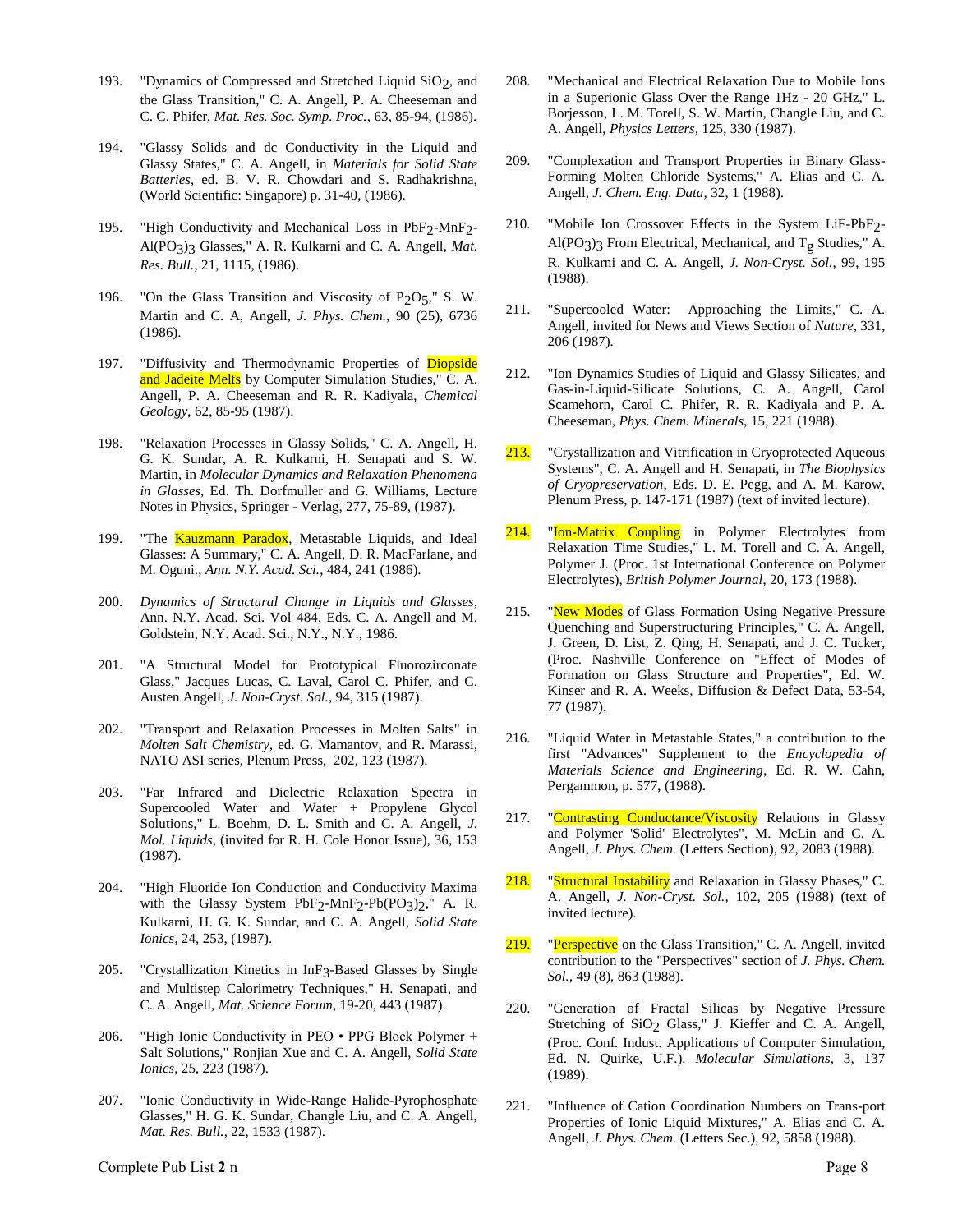- 222. "Structural Motifs in Fluoride Glasses and Their Influence on Liquid and Glassy State Properties," C. A. Angell and C. C. Phifer, *Mat. Sci. Forum*, 32-33, 373, (1988).
- 223. "Structural Characterization of Glass-Forming O/W Microemulsions by Neutron Scattering," C. Alba-Simionesca J. Teixeira, and C. A. Angell, *J. Chem. Phys.*, 91, 395, (1989).
- 224. "Correlation of Mechanical and Electrical Relaxation Phenomena in Superionic Glasses," C. A. Angell, *Mat. Chem. Phys.*, 23, 143, (1989)

(b) "High-Pressure Synthesis of Nitride Glasses," T. Grande, S. Jacob, J. R. Holloway, P. F. McMillan, and C. A. Angell, *J. Non-Cryst. Sol.*, 184, 151 (1995).

- 225. "Phenomenology of Fast Ion Conducting Glasses: Facts and Confusions," C. A. Angell in *Solid Electrolytes*, Ed. T. Takahashi, World Scientific Press, Singapore, 1989, p. 89.
- 226. "The Glass Transition: An Assessment of Current Thinking," C. A. Angell, Nuclear Physics B. Proceed-ings Supplement, 5A, 69 (1988). (Text of presenta-tion to University of California Statistical Mechanics Conference, March 1988).
- 227. "Generation of Fractal Structures by Negative Pressure Rupturing of SiO<sub>2</sub> Glass," J. Kieffer and C. A. Angell, *J. Non-Cryst. Solids*, 106, 336 (1988).
- 228. Structural Incompatibilities and Phase Separation in Molten Binary Silicates -- a Molecular Dynamics Study," J. Kieffer and C. A. Angell, *J. Chem. Phys.,* 90, 4982, (1989).
- 229. "Glass Formation and Conductivity in the  $Ag_2S-AgPO_3$ System: Evidence Against Cluster Pathway Mechanisms for High Ionic Conductivity," L. Jun, J. Portier, B. Tanguy, J. J. Videau and C. A. Angell, *Solid State Ionics*, 345, 87, (1989).
- 230. "Phase Relations and Vitrification in Saccharide-Water Solutions and the Trehalose Anomaly," J. L. Green and C. A. Angell, *J. Phys. Chem.*, 93, 2880, (1989).
- 231. "Glassforming Liquid Oxides at the Fragile Limit of the Viscosity-Temperature Relationship," C. A. Angell, C. A. Scamehorn, D. L. List and J. Kieffer (Contribution to Proceedings of the XVth Inter-national Congress on Glass - - Leningrad, 1989) ed. O.V. Mazurin, Leningrad, NAVKA, 1989, p.204.
- 232. "Glass in a Stretched State by Negative-Pressure Vitrification: Trapping In and Relaxing Out," C. A. Angell and Zheng Qing, *Phys. Rev. B*, Rapid Comm., 39, 8784,(1989).
- 233. "Effect of Pressure on Conductivity in Liquid and Glassy States of a Superionic Conducting Glass," C. A. Angell and J. Zhou, *Solid State Ionics*, 34, 243 (1989).
- 234. "Transition Range Viscosity of Rapidly Quenched Bi-Ca-Sr-Cu-O Glasses", M. Tatsumisago, C. A. Angell, S. Tsuboi, Y. Akamatsu, N. Tohge, and T. Minami, *Applied . Phys. Lett.,* 54, 2268 (1989).
- 235. Crystallization Kinetics for Quenched Bi-Ca-Sr-Cu-O Glasses." M. Tatsumisago, C. A. Angell, Y. Akamatsu, S. Tsuboi, N. Tohge, and T. Minami, *Appl. Phys. Letters*, 55, 600 (1989).
- 236. "The Relation Between Debye and Non-Exponential Relaxation in Glassforming Alcohols," M. A. Floriano and C. A. Angell, *J. Chem. Phys.*, 91, 2537 (1989).
- 237. "Non-Random Mixing and Fast Ion Decoupling Lithium in Lithium Chloroborate Superionic Glasses: An Ion Dynamics Computer Simulation Study," R. Syed, J. Kieffer and C. A. Angell, *Symp. Mat. Res. Soc.*, 135, 73 (1989).
- 238. "AC and DC Studies of Non-Exponential Relaxation Processes in Superionic Conductors: Correlation of Conductivity and NMR Studies," C. A. Angell and S. W. Martin, *Symp. Mat. Res. Soc.*, 135, 63 (1989)
- 239. "Fast Ion Conduction in Glass; the New Solid Electrolytes," C. A. Angell, Proc. Workshop on Application of Glasses, Bangalore, India, Nov. 1988, eds K. J. Rao, A. R. Cooper, and H. Jain, World Scientific Pub., Singapore, 1989, p. 245.
- 240. Thermodynamic Aspects of the Vitrification of Toluene, and Xylene Isomers, and the Fragility of Liquid Hydrocarbons," C. Alba, L. E. Busse, D. J. List and C. A. Angell, *J. Chem. Phys*., 92, 617-624 (1990).
- 241. "Transformation Range Viscosity for Various Kinds of Glassy Liquids," M. Tatsumisago and C. A. Angell, *Proceedings of 30th Glass Meeting*, Japan, Sept. 28, 1989.
- 242. Transition Range Viscosity of Quenched Bi-Ca-Sr-Cu-O Glasses with Several Additives," M. Tatsumisago, C. A. Angell, N. Tohge, and T. Minami, *Chemistry Express*, 5, 9 (1990).
- 243. "Structure and Properties of New Glasses in the Sys-tem TlI-AgNO3", L. Jun, B. Tanguy, J. J. Videau, J. Portier and C. A. Angell, *Mat. Sci. Eng.*, 5, 413 (1990).
- 244. "The Surface Tension and Molar Surface Free Energy of Water to -27.2°C," M. A. Floriano and C. A. Angell, *J. Phys. Chem.*, 94, 4199, (1990).
- 245. "Transport Processes, Relaxation, and Glass Forma-tion in Hydrogen-Bonded Liquids," C. A. Angell in *Hydrogen-Bonded Liquids,* ed. J. C. Dore and J. Teixeira, NATO-ASI Series, Plenum Press (1990).
- 246. "Mid and Far IR Absorption of Alkali Borate Glasses, and the **Limit of Superionic Conductivity,"** Changle Liu and C. A. Angell, *J. Chem. Phys*., 93, 7378 (1990).
- 247. "Dynamic Processes in Ionic Glasses." C. A. Angell, *Chem. Rev.*, 90, 523 (1990).
- 248. "Fragility of Ge-As-Se Glassforming Liquids in Relation to Rigidity Percolation and the Kauzmann Paradox," M. <sup>1</sup> , B. L Halfpap, J. L. Green, S. M. Lindsay, and C. A. Angell, *Phys. Rev. Lett.*, 64, 1549-1553, (1990).
- 249. "Metastable Liquids: Phenomenology in Stretched and Supercooled States," C. A. Angell and J. L. Green, in *Lectures on Thermodynamics and Statistical Mechanics* (Proc. XIXth Winter Stat. Mech. Meeting, Oextepec,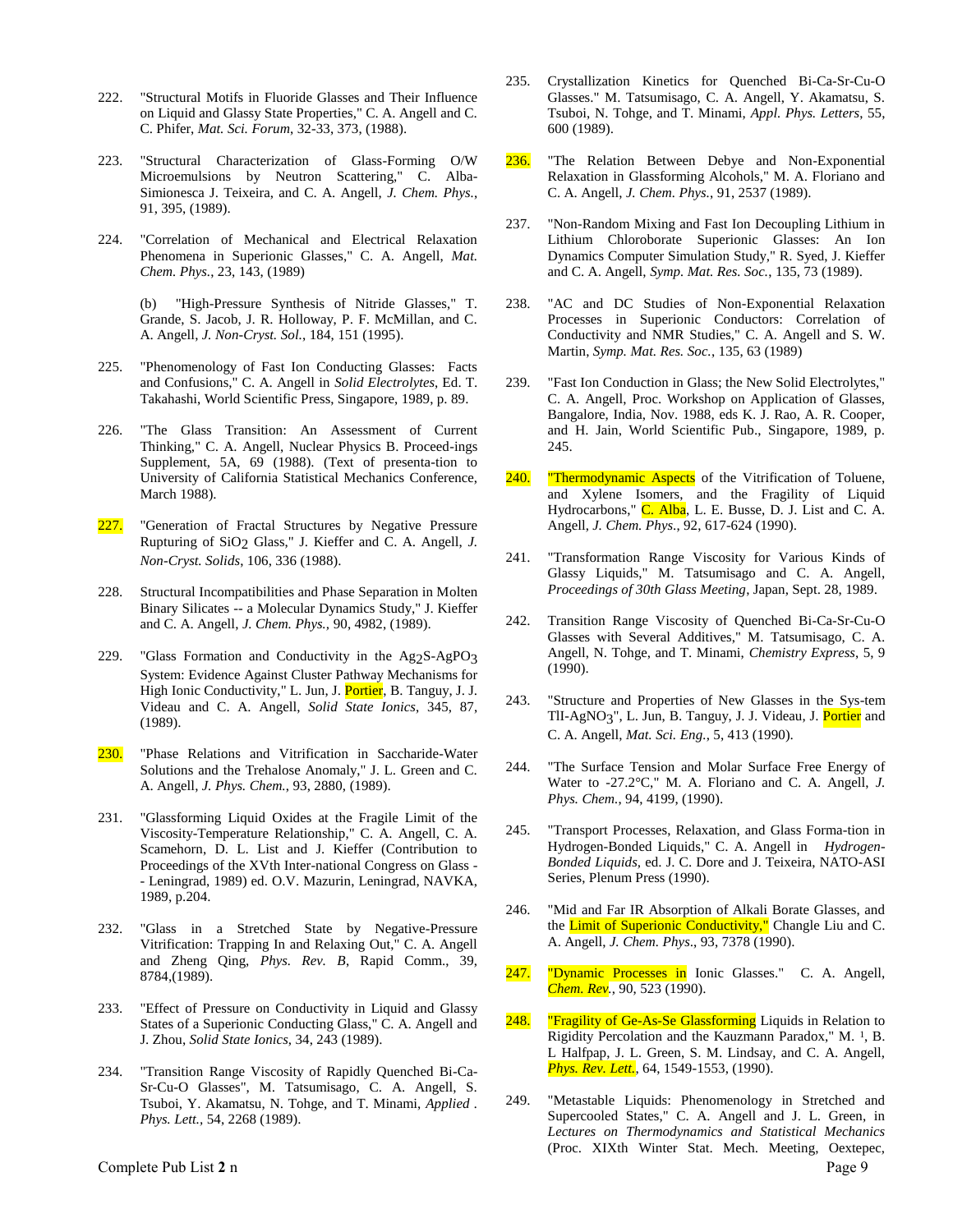Mexico, Jan 2-5th, 1990) eds M. Lopez de Haro and C. Varea, World Scientific, Singapore, 1990, p. 155.

- 250. "Water and Solutions in the High Tension Regime: Raman Spectroscopic Study to -80 MPa Negative Pressure," J. L. Green, D. J. Durben, G. H. Wolf and C. A. Angell, *Science*, 249, 649, (1990).
- 251. "Effects of Coordination Environment on the Zr-F Symmetric Stretching Frequency of Fluorozirconate Glasses, Crystals and Melts," Carol C. Phifer, David J. Gostola, John Kieffer and C. Austen Angell, *J. Chem. Phys.*, 94, 3440 (1991).
- 252. Liquids, Rotator Phases, and Glass Transitions in Relation to Cation Symmetry in C12 Tetra-alkylammoniuma Bromides," E. I. Cooper and C. A. Angell, *J. Phys. Chem.* (under revision).
- 253. "Liquids at Large Negative Pressures: Water at the Homogeneous Nucleation Limit," **Q. Zheng**, D. J. Durben, G. H. Wolf and C. A. Angell, *Science*, 254, 829 (1991).
- 254. "Thermodynamic Aspects of the Glass Transition in Liquids and Plastic Crystals," C. A. Angell, *Pure and Appl. Chem.* (Text of Plenary Lecture), 63, 1387 (1991).
- 255. "Glass Formation and Anomalous Annealing Effects in the Mixed-Anion System Ag<sub>2</sub>SO<sub>4</sub>-Ag<sub>2</sub>WO<sub>4</sub>-AgI," H. Senapati and C. A. Angell, *J. Non-Cryst. Sol.*, 130, 58 (1991).
- 256. "Mechanical Stress Relaxation in Inorganic Glasses Studied by a Step Strain Technique," R. Böhmer, H. Senapati and C. A. Angell, *J. Non-Cryst. Sol.*, 131-133, 182 (1991).
- 257. "Relaxation, Glass Formation, and Rupture in Normal and Water-Like Liquids at Low Temperatures and/or Negative Pressure," C. A. Angell, in *Correlations and Connectivity; Geometrical Aspects of Chemistry and Biology,* Eds. H. E. Stanley and M. Ostrowsky, NATO-ASI series, Kluwer Academic Pub., (1990), p.133.
- 258. "Viscosity-Temperature Relations and Structure in Fully Polymerized Aluminosilicate Melts by Ion Dynamics Simulations," C. A. Scamehorn and C. A. Angell, *Geochim. Cosmochim. Acta*, 55, 721 (1991).
- 259. "Relaxation in Liquids, Polymers and Plastic Crystals -Strong/Fragile Patterns and Problems", C. A. Angell, J. Non-Cryst Sol. 131-133, 13, (1991)
- 260. "Relation of Conductivity to Structure and Structural Relaxation in Ion-Conducting Glasses," C. A. Angell and H. Senapati, in *Recent Advances in Fast Ion Conducting Materials and Devices,* Eds. B. V. R. Chowdari, Q. Liu and L. Chen (Proc. 2nd SEATO Conference on Fast Ion Conductors, Beijing, Nov. 1990), p 248.
- 261. "Strong and Fragile Behavior in Liquid Polymers", C. A. Angell, L. Monnerie, and L. M. Torell, *Symp. Mat. Res. Soc.*, Ed. J. M. O'Reilly, 215, 3-9 (1991).
- 262. "Single and Two-step Calorimetry Studies of Homogeneous Nucleation and Growth Processes in Supercooled Ionic Glass-Forming Liquids: The  $Ca(NO<sub>3</sub>)<sub>2</sub>$ -KNO<sub>3</sub> System,"

H. Senapati, K. K. Kadiyala, and C. A. Angell, *J. Phys. Chem.*, 95, 7050 (1991).

- 263. "Vibrational Spectra in Fluoride Crystals and Glasses (Ba/Zr/F and  $\text{BeF}_2$ ) at Normal and High Pressures",  $\overline{\mathbf{B}}$ . Boulard, C. A. Angell, J. Kieffer, and C. C. Phifer, *J. Non-Cryst. Sol.*, 140, 350-358 (1992).
- 264. "Ion-Pairing Effects on Viscosity/Conductance Rela-tions in Raman-Characterized Polymer Electrolytes: LiClO4 and NaCF3SO3 in PPG(4000)", M. C. McLin and C. A. Angell, *J. Phys. Chem.*, 95, 9464 (1991).
- 265. "Glass Transitions in Microemulsions," J. Teixeira, C. Alba-Simionesco and C. A. Angell, *Progr. Colloid Polym Sci*., 84, 117 (1991).
- 266. "Nucleation and *Crystallization Kinetics in Fragile Glass-*Forming Liquids," H. Senapati and C. A. Angell, *J. Amer. Ceram. Soc.*, 74, 2659 (1991).
- 267. "Covalent Bond Connectivity, Medium Range Order, and Physical Properties in TeX and TeXAs Glasses," Jacques Lucas, Hong Li Ma, X. H. Zhang, Hema Senapati, Roland Böhmer and C. A. Angell, *J. Sol. State Chem.*, 96, 181 (1992).
- 268. "Diffusion Length Scales at the Glass Transition from Optical Probe Spectroscopy" A. Arzimanoglou and C. A. Angell, *J. Chem. Phys.* (under revision).
- 269. "Correlations of the Non-exponentiality and State Dependence of Mechanical Relaxations with Bond Connectivity in Ge-As-Se Supercooled Liquids," Roland Böhmer and C.A. Angell, *Phys. Rev. B.*, 45, 10091-10094 (1992).
- 270. "Elastic and Viscoelastic Properties of Amorphous Selenium: Possible Identification of the Elusive Phase Transition," R. Böhmer and C. A. Angell, *Physical Review B,* 48(9), 5857-5864 (1993).
- 271. "Connectivity, Fragility, and Non-exponentiality of Mechanical Relaxations, in Covalently Bonded Glassformers," R. Böhmer and C. A. Angell, *Mater. Sci. Forum,* 1993, 119-121, 485-490.
- 272. "An ac Technique for Simultaneous Study of Local and Global Linear Responses Near the Glass Transition: the Case of Doped Ca<sup>++</sup>/K<sup>+</sup>/NO<sub>3</sub><sup>-</sup>," R. Böhmer, E. Sanchez and C. A. Angell, *J. Phys. Chem.* (Letters Section), 96, 9089-9092 (1992).
- 273. "Slow Processes in Viscous Liquids: Stress and Structural Relaxation, Chemical Reaction Freezing, Crystal Nucleation and Microemulsion Arrest, in Relation to Liquid Fragility," C. A. Angell, C. Alba, A. Arzimanoglou, R. Böhmer, J. Fan, Q. Lu, E. Sanchez, H. Senapati and M. Tatsumisago, (Text of opening talk at First Tohwa University International Symp. on Slow Dynamics, Fukuoka, Japan, November 1991), *Am. Inst. Phys. Conference Proceedings* No. 256, 3-19 (1992).
- Complete Pub List 2 n Page 10 274. **"Frequency-Dependent** Conductivity Relaxation Times, and the Conductivity/Viscosity Coupling Problem in Polymer-Electrolyte Solutions: LiClO<sub>4</sub> and NaCF3SO3 in PPO 4000," M. G. McLin and C. A. Angell, (text of keynote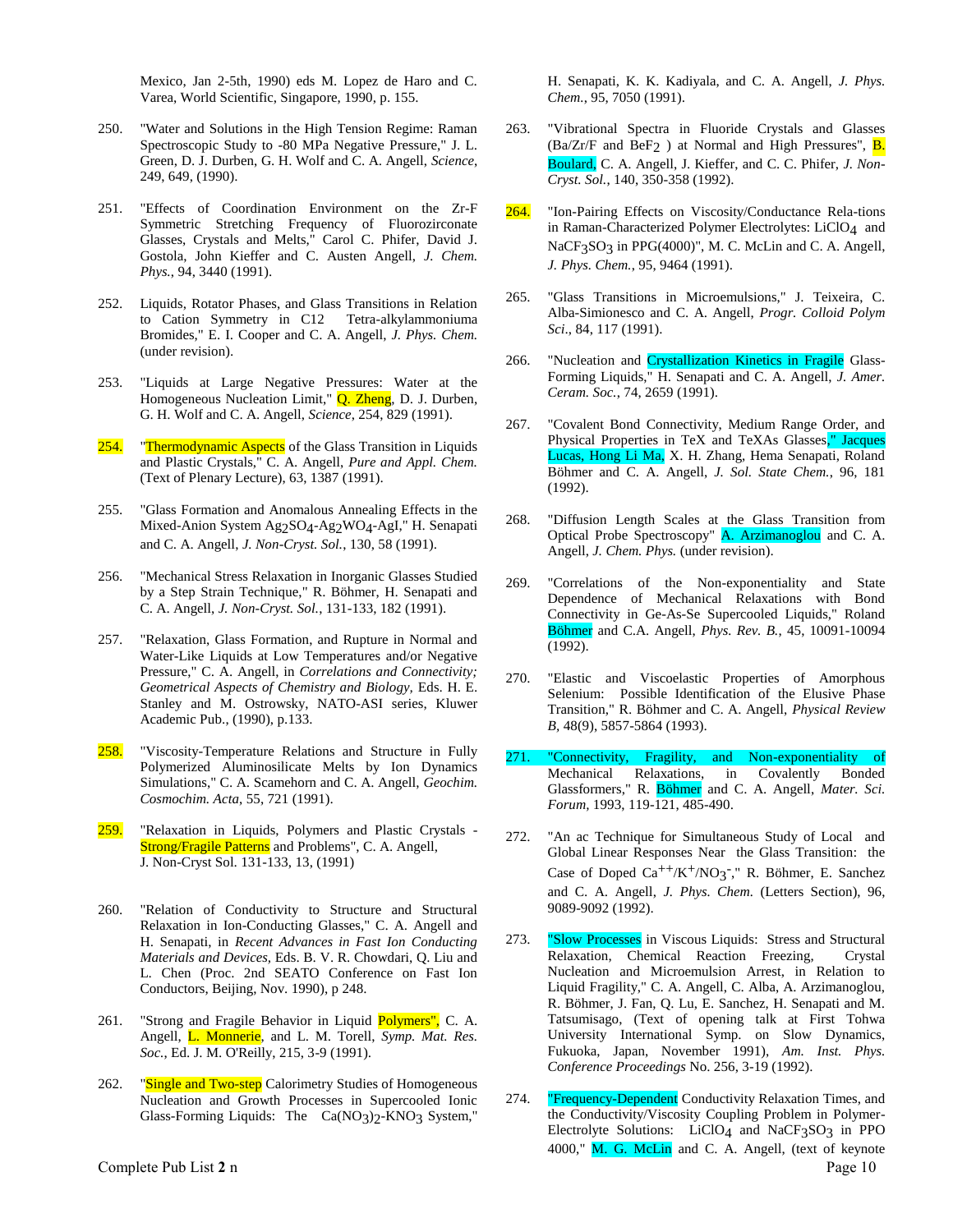lecture at the 8th International Conference on Solid State Ionics, Lake Louise, October 1991). *Solid State Ionics*, 53- 56, 1027-1036 (1992) .

- 275. "Al and Si coordination in  $SiO_2$ -Al<sub>2</sub>O<sub>3</sub> glasses and Liquids: a Study by NMR and IR Spectroscopy and MD Simulations," B. T. Poe, P. F. McMillan, C. A. Angell, and R. K. Sato, *Chem. Geol*, 96, 333 (1992).
- 276. "A New Problem in the Correlation of Nuclear Spin Relaxation and Ionic Conductivity in Superionic Glasses," M. relxation, C. A. Angell and S. W. Martin, *J. Chem. Phys*, 97, 6968 (1992).
- 277. "Signature of Ergodicity in the Dynamic Response of Amorphous Systems," R. V. Chamberlin, R. Böhmer, E. Sanchez and C. A. Angell, *Phys. Rev. B.* 46, 5787 (1992).
- 278. "Mobile Ions in Amorphous Solids," C. A. Angell, *Ann. Rev. Phys. Chem.,* 43, 693 (1992).
- 279. "GLASS," C. A. Angell, in *1994 Yearbook of Science and Technology*, (Sybil Parker, Ed.) [McGraw-Hill, Inc., New York, 1994), pp. 193-195.
- 280. "Rubbery Solid Electrolytes with Dominant Cationic Transport, and High Ambient Conductivity," C. A. Angell, Changle Liu and E. Sanchez, *Nature* 362, 137-139, March 11, 1993.
- 281. "Far IR Spectra and Heat Capacities for Propylene Carbonate and Propylene Glycol, and the Connection to the Dielectric Response," C.A. Angell, L. Boehm and M. Oguni, and D.L. Smith, *J. Mol. Liquids* 56, 275-286 (1993).
- 282. "Liquid Fragility and the Glass Transition in Water and Aqueous Solutions," C.A. Angell, R.D. Bressel, J.L. Green, H. Kanno, M. Oguni, and E.J. Sare (Text of invited lecture at ISOPOW V) *Int. J. Food Science*, 22, 115-142, (1994).
- 283. "Non-exponential Relaxations in Strong and Fragile Glassformers," R. Bohmer, K.L. Ngai, C.A. Angell, D.J. Plazek, *J. Chem. Phys.,* 99(5), 4201-4209 (1993).
- 284. "A New Type of Cation-conducting Rubbery Solid Electrolyte: The Ionic Rubber," C.A. Angell, Changle Liu and E.Sanchez, *Symp. Mat. Res. Soc.*, 293, 75 (1993).
- 285. "Conductivity vs. NMR Correlation Times, and Decoupled Cation Motion in Polymer-in-Salt Electrolytes," Jiang Fan, R.F. Marzke, and C.A. Angell, *Symp. Mat. Res. Soc.*, 293, 87 (1993).
- 286. "Water II Is A Strong Liquid," C.A. Angell, *J. Phys. Chem*., 97(24), 6339-6341, 1993.
- 287. "Mechanical Spectroscopy of the Glassy State," C.A. Angell, chapter in Book *Mechanical Spectroscopy*, Ed. L. Magalas, Elsevier Publ., (1994) (in press).
- 288. "The Protein-Glass Analogy: Some Insights from Homopeptide Comparisons," J. L. Green, J. Fan, and C. A. Angell, *J. Phys. Chem.* 98(51), 13780-13791 (1994).
- 289. "Local and Global Relaxations in Glass-forming Materials," in *Disorder Effects on Relaxational Processes*, R. Böhmer,

C. A. Angell, edited by A. Blumen and R. Richert (Springer, Berlin, 1994, p. 11).

- 290. "Conductivity and Nuclear Spin Relaxation in Superionic Glasses, Polymer Electrolytes, and the New Polymer-In-Salt Electrolyte," J. Fan, R.F. Marzke, and E. Sanchez, and C.A. Angell, *J. Non-Cryst. Sols*, 172-174, 1178-1189 (1994) (text of invited talk at Second International Conference on Relaxation in Complex Systems).
- 291. "Hydrogen Bonding and the Fragility of Supercooled Liquids and Biopolymers" C.A. Angell, C. Alba Simionesco, J. Fan, and J.L. Green, (text of opening talk at NATO Conference on Hydrogen Bonded Liquids, Cargese, Corsica, Sept., 1993). *NATO-ASI Series C* (Math, and Phys., Sci) Vol. 435, p. 3-22.
- 292. "Novel Features in the Equation of State of Metastable Water," P.H. Poole, F. Sciortino, U. Essmann, M. Hemmati, H.E. Stanley, and C.A. Angell, Proceedings of NATO ARW *Hydrogen Bond Networks,* Cargese, France, August, 1993. NATO-ASI Series C (Math, and Phys., Sci) Vol. 435, P. 53-60.
- 293. "Is there a Second Critical Point in Water?" H.E. Stanley, C.A.Angell, U. Essman, M. Hemmati, P.H.Poole and F. Sciortino, *Physica A* 205, 122 (1994).
- 294. "Sub-ambient  $T_g$  Glasses for Ionic Rubbers and New Generation Solid Electrolytes," (text of plenary lecture), Changle Liu, E. Sanchez, and C.A. Angell, 1994, *Chimica Chronica*, New Series, 23, 211-220 (1994).
- 295. (a) "Nitride Glasses Obtained by High Pressure Synthesis," T. Grande, J.R. Holloway, P.F. McMillan, and C.A. Angell, *Nature*, 369, 43-45 (1994) (b) "High-Pressure Synthesis of Nitride Glasses," T. Grande, S. Jacob, J. R. Holloway, P. F. McMillan, and C. A. Angell, *J. Non-Cryst. Sol.*, 184, 151 (1995).
- 296. "Diffusion in Amorphous Solids: Some General Features", J. Shao and C.A. Angell, chapter in Book *Diffusion in Amorphous Materials*, Ed. H. Jain & D. Gupta, The Minerals, Metals and Materials Society, 1-16 (1994).
- 297. "Li-conducting Ionic Rubbers for Lithium Battery and Other Applications," C. Austen Angell, Jiang Fan, Changle Liu, Eduardo Sanchez, and Kang Xu, *Solid State Ionics*, 69, 343-353 (1994).
- 298. "Glasses With Strong Calorimetric  $\Box$ -Glass Transitions, and the Relation to the Protein Glass Transition Problem," J. Fan, E.I. Cooper, and C.A. Angell, *J. Phys. Chem*., 98, 9345 (1994).
- 299. "Effect of Hydrogen Bonds on the Thermodynamic Behavior of Liquid Water", P.H. Poole, F. Sciortino, T. Grande, H.E. Stanley, and C.A. Angell, *Phys. Rev. Lett.*, 73, 1632-1635 (1994).
- 300. "Formation of Glasses from Liquids and Biopolymers," C. A. Angell, *Science*, 267, 1924 (1995).
- 301. "Glassforming Liquids, Anomalous Liquids, and Polyamorphism in Liquids and Biopolymers," C. A. Angell, P. H. Poole, and J. Shao, *Nuovo Cimento*, 16D, 993 (1994).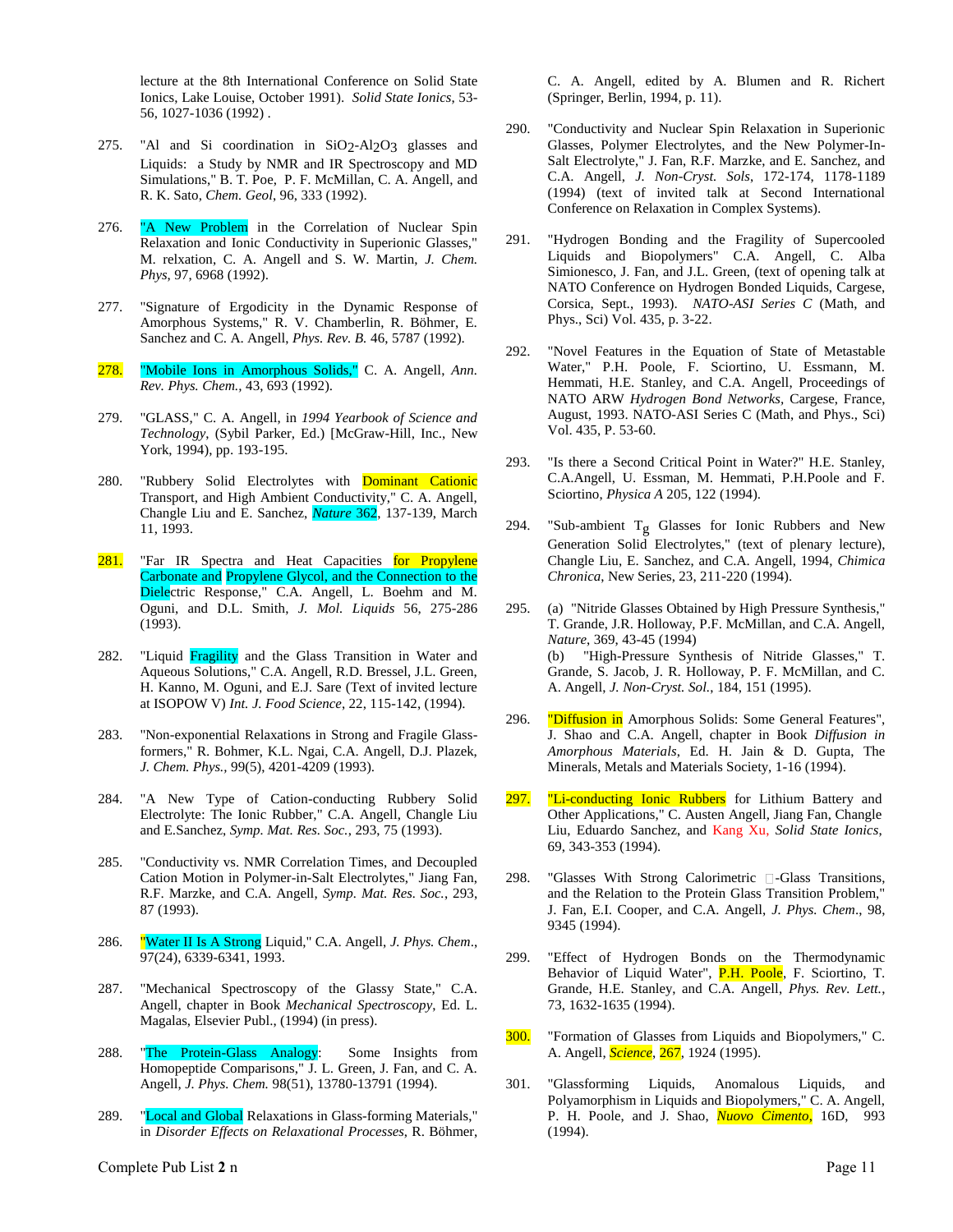- 302. "The Old Problems of Glass and the Glass Transition, and the Many New Twists," C. A. Angell, *Proc. National Academy of Sciences*, 92, 6675-6682 (1995).
- 303. "Non-Crystallizing Molten Salt and Ionic Rubber Electrolytes with Wide Electrochemical Windows," K. Xu and C.A. Angell, *Symp. Mat. Res. Soc.*, 369, 505 (1995).
- 304. "Fast and Slow Relaxation Processes in Polymer Electrolytes," R. Bergman, A. Brodin, D. Engberg, Q. Lu, C. A. Angell and L. M. Torell, *Electrochim. Acta,* 40, 2049 (1995).
- 305. "Rubbery Behavior from Low Molecular Weight Polymers Using High Field Cation Endlinkers," Q. Lu, E. Sanchez, and C.A. Angell, *Electrochim. Acta,* 40, 2239 (1995).
- 306. "The Preparation, Conductivity, Viscosity, and Mechanical Properties of Polymer Electrolytes and New Hybrid Ionic Rubber Electrolytes," J. Fan and C.A. Angell, *Electrochim. Acta*, 40, 2397 (1995).
- 307. "Synthesis and Characterization of Lithium Sulfonates as Components of Molten Salt Electrolytes", Kang Xu and C. A. Angell, *Electrochim. Acta*, 40, 2401 (1995).
- 308. "Crystalline-Amorphous Transition in Silicate Perovskites," Hemmati, M., Chizmeshya, A., Wolf, G. H., Poole, P. H., Shao, J., and Angell, C. A., *Phys. Rev. B,* 51, 14,841 (1995)*.*
- 309. "Viscosity of Salt-in-Polymer Solutions Near the Glass Transition by Penetrometry Studies," M. G. McLin, C. A. and Angell, *Polymer*, 37, 4713 (1996).
- 310. "Why  $C_1 = 16-17$  in the WLF Equation is Physical and the Fragility of Polymers," C. A. Angell, *Polymer* 38 (26), 6261 (1997).
- 311. **"Vibrational anharmonicity** and the glass transition in strong and fragile vitreous polymorphs," J. Shao and C.A. Angell, *Proc. XVIIth Internat. Congress on Glass*, Vol. 1, P. 311, Beijing (1995).
- 312. "Crystal Stability Limits at Positive and Negative Pressures and the Crystal-to-Amorphous Transition," F. Sciortino, U. Essman, H. E. Stanley, M. Hemmati, J. Shao, G. H. Wolf and C. A. Angell, *Phys. Rev. E*, 52, 6484 (1995).
- 313. "Probe Ion Diffusivity Measurements in Salt-in-Polymer Electrolytes; Stokes Radii, and the Transport Number Problem," McLin, M.G. and Angell, C.A., *J. Phys. Chem.* 100, 1181-1188 (1996) Honor issue for Harold Friedman.
- 314. **"Simulation** of Glasses and Glassforming Liquids After Two Decades: Some Perspectives," C. A. Angell *Computational Mat. Sci.,* 4, (1995) 285.
- 315. "Relaxational Transitions and **Ergodicity Breaking** Within the Fluid State: the **Sugars Fructose and** Galactose," **J. Fan** and C. A. Angell, *Thermochimica Acta* 280, 523 (1996).
- 316. "Glass Transitions and First Order Liquid-Metal-to-Semiconductor Transitions in 4-5-6 Covalent Systems," C. A. Angell, S. Borick and M. Grabow, Proc. 17th Conference on Liquid and Amorphous Metals and Semiconductors, *J. Non-Cryst. Solids*, 205-207, 463-471 (1996).

Complete Pub List 2 n Page 12

- 317. "Vitrification of Trehalose by Water Loss from its Crystalline Dihydrate," S.-P. Ding, J. Fan, J. L. Green, Q. Lu, E. Sanchez and C. A. Angell, *J. Thermal Analysis* 47, 1391-1405 (1996).
- 318. "Variations on the Salt-Polymer Electrolyte Theme for Flexible Solid Electrolytes," C. A. Angell, K. Xu, S-S. Zhang and M. Videa, Text of invited lecture at Takahashi Memorial Symposium, 7th International Conf. Solid State Ionics, Singapore, Dec. 1995, *Solids State Ionics*, 86-88, 17-28 (1996).
- 319. "Supercooled Liquids and Glasses," M. D Ediger, C. A. Angell and Sidney R. Nagel, invited for Centenntial Issue, *J. Phys. Chem.* 100, 13200 (1996).
- 320. "Polyamorphism and First Order Transitions Between Strong and Fragile Liquid States," C. A. Angell, J. Shao and M. Grabow, text of Plenary Lecture, in *Non equilibrium phenomena in supercooled fluids, glasses and amorphous materials,* M. Giordano, D. Leporini and M. P. Tosi, Eds. (World Scientific: Singapore, 1996) pp. 50-57 (*Proc. Workshop on Dynamics of Liquids and Glasses,* Pisa, Italy, Sept. 25-29, 1995).
- 321. "The Structure of a **Boron Oxyfluoride** Glass, an Inorganic Cross-Linked Chain Polymer," Catherine Boussard-Plédel, Marie Le Floch, Gilles Fonteneau, jacques Lucas, Sourisak Sinbandhit, J. Shao, C. A. Angell, Joël Emergy and J. Y. Buzaré *J. Non-Cryst. Solids*, 209, 247, (1997)
- 322. "Phase Equilibria, High Conductivity Ambient Temperature Liquids, and Glasses in the Pseudo-Halide Systems AlCl<sub>3</sub>- $MSCN$  (M = Li, Na, K)," Changle Liu and C. A. Angell *Solid State Ionics* (Proc. 7th Int. Conf. Sol. State Ionics), 86-88, 467-473 (1996).
- 323. "Room Temperature Inorganic 'Quasi-Molten Salts' as Alkali-Metal Electrolytes," K. Xu, S-S. Zhang, C. A. Angell, *J. Electrochem. Soc.* 143, 3548-3554 (1996).
- 324. "A Novel Electrolyte Solvent for Rechargeable Lithium and Lithium-Ion Batteries," S-S. Zhang and C. A. Angell, *J. Electrochem. Soc.* 143, 4047 (1996).
- 325. "Inorganic Electrolyte Solutions and Gels for Rechargeable Lithium Batteries," **K. Xu, N. D. Day** and C. A. Angell, *J. Electrochem. Soc.* 143, L209-L211 (1996).
- 326. "Current Opinion on the Glass Transition," C. A. Angell, *Current Opinion in Solid State and Materials Science*, 1(4), 578-585 (1996).
- 327. "Relations Between Unusual Thermodynamic Properties of Liquid Silica and Water," P. H. Poole, M. Hemmati, and C. A. Angell, *Phys. Rev. Lett.* 79, 2281, (1997)
- 328. "Strong and Fragile Liquids; Glass Transitions and Polyamorphic Transitions in Covalently Bonded Glassformers," C. A. Angell, in *Amorphous Insulators and Semiconductors*, eds. M. F. Thorpe and M. I. Mitkova, NATO-ASI Series, Plenum Press (1997) pp. 1-20.
- 329. "Entropy and Fragility in Supercooling Liquids," C. A. Angell, APS Symposium Proceedings, *J. Res. NIST* 102, 171 (1997)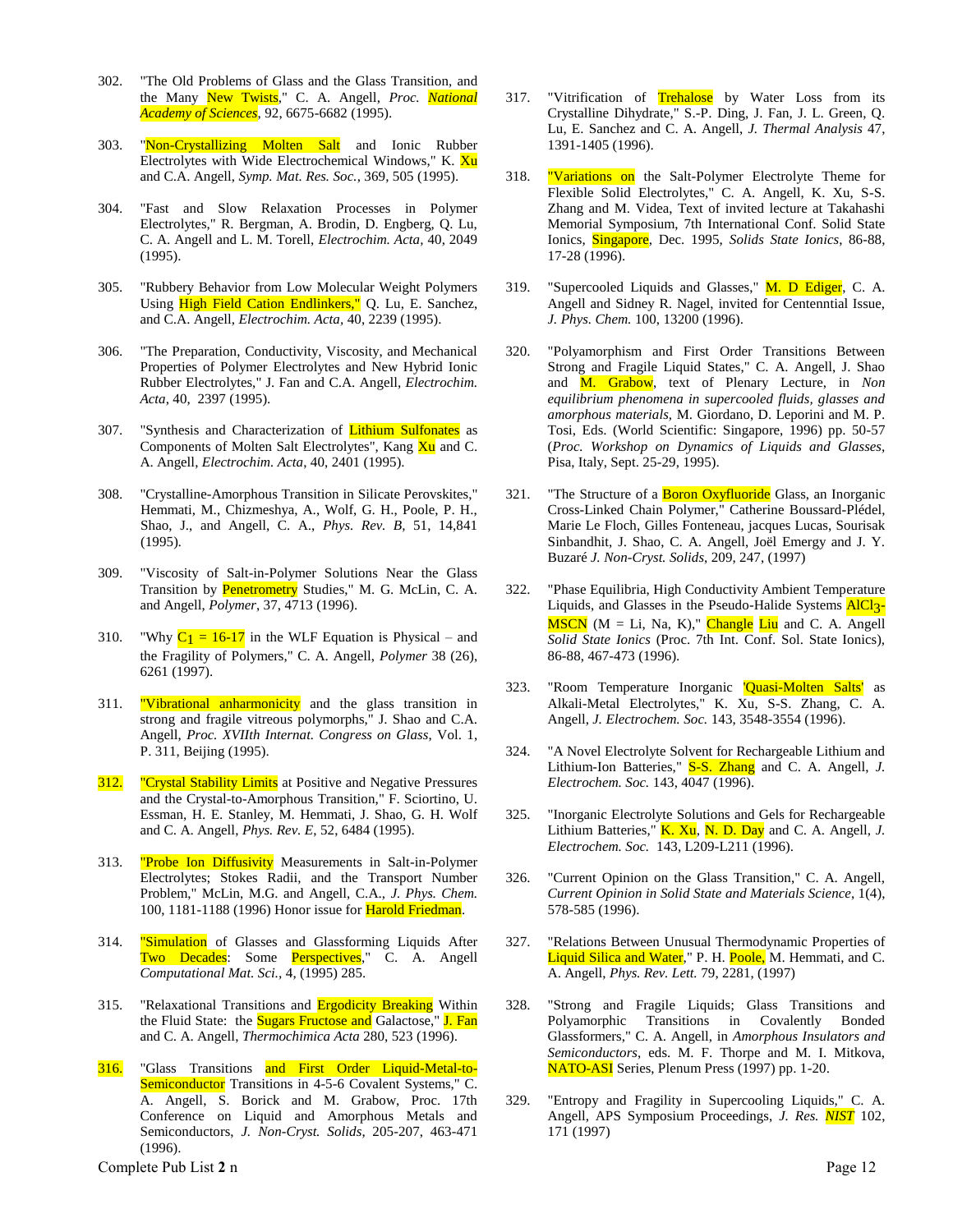- 330. **"IR Absorption of Silicate Glasses by IDCS**: I. IR Spectra of SiO2 Glass in the Rigid Ion Model. Approximation," M. Hemmati and C. A. Angell, *J. Non-Cryst. Sol.*, 217 (1997), 236-249.
- 331. "Polarization Effects, Network Dynamics, and the Infrared Spectrum of Amorphous SiO<sub>2</sub>," M. Wilson, P. A. Madden, M. Hemmati and C. A. Angell, *Phys. Rev. Lett.*., 77, 4023 (1996).
- 332. "Finite Size Effects in Computer Simulations of the Dynamics of Strong Glass Formers," J. Horbach, W. Kob, K. Binder, C. A. Angell, *Phys. Rev. Rapid Pub. E* ., 54, 5897 (1996).
- 333. "Glassforming Liquids with Microscopic to Macroscopic Two-State Complexity", C. A. Angell, in "Dynamics of Glass Transition and Related Topics", Ed T. Odagaki, Y. Hiwatari, and J. Matsui. *Prog. Theor. Phys. Supplement No.* 126, 1 (1997) (Yukawa seminar, Nov. 1996),
- 334. "Polymorphism in Liquids and Glasses," P. H. Poole, Tor Grande, C. A. Angell and P. F. McMillan, *Science* 275, 322-323 (1997).
- 335. "Landscapes with Megabasins: Polyamorphism in Liquids and Biopolymers and the Role of Nucleation in Folding and Folding Diseases," C. A. Angell (Proc. Los Alamos Workshop, May 1995), *Physica D,* 107, 122-142, 1997.
- 336. "The Viscous Liquid/Glassy Solid Problem," C. A. Angell, Ch. in *Supercooled Liquids: Advances and Novel Applications*, Ed. J. Fourkas, D. Kivelson, U. Mohanty, and K. Nelson; ACS Symposium Series 676, pp. 15-26; ACS, Washington, D.C. 1997.
- 337. "Polyamorphic Transitions in Network Forming Liquids and Glasses," J. L. Yarger, C. A. Angell, S. S. Borick, and G. H. Wolf, Ch. in *Supercooled Liquids: Advances and Novel Applications*, Ed. J. Fourkas, D. Kivelson, U. Mohanty, and K. Nelson; ACS Symposium Series 676; ACS, Washington, D.C. 1997.
- 338. "The Glassy State Problem: Failure to Crystallize, and Vitrification," C. A. Angell, Proc. Int. School of Physics, "Enrico Fermi" Course CXXXIV edited by F. Mallamace and H. E. Stanley, IOS Press Amsterdam, 1997, p. 571.
- 339. "Ionic Transport and Heat Capacity of Glass-Forming Metal-Nitrate Mixtures," A. Pimenov, P. Lunkenheimer, M. Nicklas, R. Bohmer, **A. Loidl**, and C. A. Angell, *J. Non-Cryst. Sol*. 220, 93-101, (1997).
- 340. **"Radiation effects** in glasses used for immobilization of high-level waste and plutonium disposition," W. J. Weber, R. C. Ewing, C. A. Angell, G. W. Arnold, A. N. Cormack, J. M. Delaye, D. L. Griscom, L. W. Hobbs, A. Navrotsky, D. L. Price, A. M. Stoneham, and M. C. Weinberg, *J. Mater. Res.* Vol. 12, No. 8, Aug 1997.
- 341. "Entropy, Fragility, "Landscapes," and the Glass Transition," C. A. Angell, in "Complex Behavior of Glassy Systems" (Proc. 14th Sitges Conference on Theoretical Physics, 1996) Ed. M. Rubi, Springer, 1997, p. 1.
- 342. "Thermodynamic Aspects of the Glass Transition Phenomenon II. Molecular Liquids with Variable Interactions," C. Alba, J. Fan, and C. A. Angell, *J. Chem. Phys.* 110, 5262 (1999).
- 343. "A New Interpretation of Liquid-Liquid Unmixing in Classical Alkali Silicate Glasses,'" C. A. Angell, P. H. Poole and M. Hemmati, Proc. 12th East European Glass Conf. (Varna, Bulgaria), Eds. B. Samunova and Y. Demetriew, 1998, pp.100-109
- 344. "High Anodic Stability of a New Electrolyte Solvent: Unsymmetric Non-Cyclic Aliphatic Sulfone," K. Xu and C. A. Angell, *J. Elec. Chem. Soc.* 145, L70 (1998).
- 345. "Entropy and Fragility in Polymers, and the  $\Box$ Cp Problem," C. A. Angell, in "Structure and Properties of Glass Polymers" ACS Symposium Series 710, Eds. M. Tant and A. Hill, American Chemical Society: Washington, DC, 1998, p. 37.
- 346. "The Nature of Glassforming Liquids, the Origin of Superionics and *Tight' vs. 'Loose'* Glassy Conductors," C. A. Angell, Proc. workshop on Superionic Glasses, Schloss R. Germany, May 1997, *Solid State Ionic . 105*, 15-24, 1998.
- 347. "Comparison of Pair Potential Models for the Simulation of Liquid SiO2: Thermodynamic and Diffusional Properties." M. Hemmati and C. A. Angell, Physics meets Mineralogy" Eds. H. Aoki and R. Hemley. Cambridge Univ. Press, Chap. 6.1, pp. 325-339.
- 348. "Dynamics of Glassforming Liquids. IV: On the link between Molecular Dynamics and Configurazational Entropy" R. Richert, and C. A. Angell*, J. Chem. Phys.* 108, 9016 (1998).
- 349. "Liquid Landscapes" C. A. Angell, *Nature* (News & Views) 393, 521-522 (1998).
- 350. "Thermodynamic determination of fragility in liquids and a fragile-to-strong liquid transition in water,"  $\overline{K}$ . Ito, C. T. Moynihan and C. A. Angell, *Nature* 398, 492-495 (1999).
- 351. **"Rigidity,** Fragility, Bond Models and the 'Energy Landscape' for Covalent Glassformers," C. A. Angell, in "Rigidity Theory and Applications", Ed. M. F. Thorpe and P.M. Duxbury (Kluwer Academic/Plenum Publishers, New York, 1999), pp. 297-314.
- 352. "Rubbery Electrolytes," C. A. Angell, Ed. H. Wendt Molten Salt Forum Vols. 5-6, 39-42 (1998).
- $352(a)$ . "Thermal and Electrical Properties of Li<sub>2</sub>O V<sub>2</sub>O<sub>5</sub> TEO<sub>2</sub> Glassy System," MRS Proceedings, E. Sanchez and C. A. Angell, *Sol. St. Ionics V* 548, 245-250.
- 353. "From simple electrolyte solutions through polymer electrolytes to superionic rubbers: Some fundamental considerations," C. A. Angell, C. T. Imrie and M. D. Ingram, *Polymer Internat*. 47, 9-15 (1998).
- 354. "Amorphous Polymorphism in ice investigated by inelastic neutron scattering," H. Schober, M. Koza, A. Tölle, F. Fujara, C. A. Angell and R. Bohmer, *Physica B* 241-243, 897-902 (1998).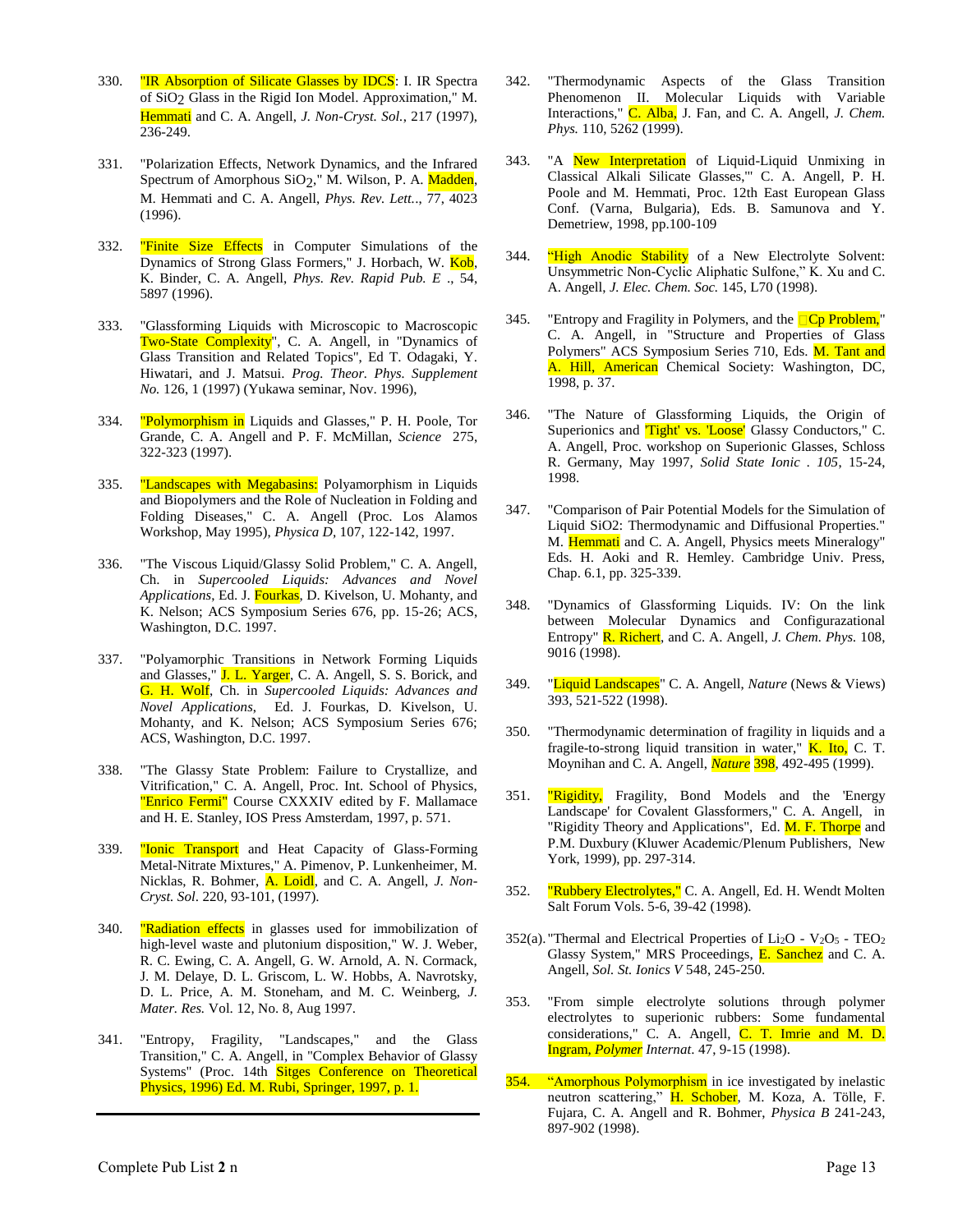- 355. "Comment on 'Structure of Supercooled Liquid Silicon' by Ansell *et al*.," C. A. Angell and S. S. Borick, *J. Phys.: Condens. Matter* 11, 8163-8166 (1999).
- 356. **"Fragility in Liquids and** Polymers New Simple Quantifications and Interpretations," J. L. Green, K. Ito, K. Xu and C. A. Angell, *J. Phys. Chem. B*. 103, 3991-3996 (1999).
- 357. "Glasses and glass formation," Chapter 1 in the book "Insulating and Semi-conducting Glasses," Ed. P. Boolchand, World Scientific Pub., Singapore, (in press).
- 358. "Competitive Interactions and Glassy State Extension in Lithium Salt Solutions," A. Sivaraman, H. Senapati and C. A. Angell, *J. Phys. Chem. B* 103, 4159-4163 (1999).
- 359. "Simple glassformers, fragilities and landscape excitation profiles," C. A. Angell, B. E. Richards and V. Velikov, Proceedings of Pisa Relaxations Conference - Oct 1998, special issue of *J. Phys.: Condens. Matter* 11, A75-A94 (1999).
- 360. "Glass Formation, Ionic Conductivity, and Conductivity/Viscosity Decoupling, in LiAlCl<sub>4</sub> + LiClO<sub>4</sub> and LiAlCl<sub>4</sub> + LiAlCl<sub>3</sub>·Imide Solutions," M. Videa and C. A. Angell, *J. Phys. Chem*. *B* 103 (20), 4185-4190 (1999).
- 361. "Glassformer Fragilities and Landscape Excitation Profiles by **Simple Calorimetric** and Theoretical Methods," C. A. Angell, J. L. Green, K. Ito, P. Lucas and B. E. Richards, *J. Thermal Analysis and Calorimetry* 57, 717-736 (1999).
- 362. "Relaxation in glassforming liquids and amorphous solids", C. A. Angell, K. L. Ngai, G. B. McKenna, P. F. McMillan and S. W. Martin, *J. Appl. Phys.* 88(6), 3113-3157 (2000).
- 363. "Glass Transitions and Folding Transitions in Complex Systems," C. A. Angell, in "Hydration Processes in Biology" Ed. M.-C- Bellisent-Funel, NATO-ASI series, IOS Press: Netherlands, 1999, pp. 127-139.
- 364. "Molecular and anionic polymer and oligomer systems with micro-decoupled conductivities," S.-S. Zhang, Z. Chang., K. Xu and C. A. Angell, *Electrochimica Acta* 45, 1229- 1236 (2000).
- 365. "A new protonation chemistry of phosphazenes and the formation of bis(sulfonyl)imides," K. Xu, N. D. Day, and C. A. Angell, *Inorganic Chem. Comm*. 2, 261-264 (1999).
- 366. **Ideal and Cooperative Bond-Lattice** Representations of Excitations in Glass-Forming Liquids: Excitation Profiles, Fragilities, and Phase Transitions," C. A. Angell and C. T. Moynihan , *Met. Mat. Trans. B* 31B, 587-596 (2000).
- 367. "Effect of N-substiuents on protonation chemistry of trichlorophosphazenes," K. Xu and C. A. Angell, *Inorganica Chimica Acta* 298, 16-23 (2000).
- 368. "Pressure induced crystallization of **vitreous**  $ZnCl<sub>2</sub>$ **.**" C. H. Polsky, L.-M. Martinez, K. Leinenweber, M. A. VerHelst, C. A. Angell and G. H. Wolf, *Phys. Rev. B* 61(9), 5934- 5938 (2000).
- 369. "10 questions on glassformers, and a real space 'excitations' model with some answers on fragility and phase

transitions," C. A. Angell*, J. Phys.: Condens. Matter* 12, 6463-6475 (2000).

- 370. **"Water and its anomalies in perspective:** tetrahedral liquids with and without liquid-liquid phase transitions," C. A. Angell, R. D. Bressel, M. Hemmatti, E. J. Sare and J. C. Tucker, *Phys*. *Chem. Chem. Phys.* 2, 1599-1566 (2000).
- 371. "Interpretation of the molten BeF2 viscosity anomaly in terms of a high temperature density maximum, and other waterlike features," M. Hemmati, C. T. Moynihan and C. A. Angell, *J. Chem. Phys.* 115(14), 6663-6671 (2001).
- 372. "Bond lattice or excitation model analysis of the configurational entropy of molecular liquids," C. T. Moynihan and C. A. Angell, *J. Non. Cryst. Solids* 274, 131-138 (2000).
- 373. "'Strong' and 'superstrong' liquids, and an approach to the perfect glass state via phase transition," C. A. Angell, C. T. Moynihan and M. Hemmati, *J. Non. Cryst. Solids* 274, 319- 331 (2000).
- 374. "Quantification of Fragility in Viscous Liquids and Polymers. II. Reduced width of the Glass Transition," K. Ito, C. A. Angell and C. T. Moynihan (to be published).
- 375. "A Fusible Orthoborate Lithium Salt with High Conductivity in Solutions," W. Xu and C. A. Angell, *Electrochem. and Solid State Lett.*, 3(8), 366-368 (2000).
- 376. "The **amorphous state equivalent of crystallization**: new glass types by first order transition from liquids, crystals, and biopolymers," C. A. Angell, *Solid State Sciences* 2(8), 791-805 (2000). (Honig Honor)
- 377. "Synthesis and Diagnostic Electrochemistry of Nanocrystalline Li<sub>1+x</sub>Mn<sub>2-x</sub>O<sub>4</sub> Powders of Controlled Li Content," P. Lucas and C. A. Angell, *J. Electrochem Soc.* 147, 4459-4463 (2000).
- 378 "LiBOB and Its Derivatives: Weakly Coordinating Anions, and the Exceptional Conductivity of Their Nonaqueous Solutions," W. Xu and C. A. Angell, *Electrochem. Solid-State Letters* 4(1), E1-E4 (2001).
- 379. "'Acid-in-chain' versus 'base-in-chain' anionic polymer electrolytes for electrochemical devices," X. Sun and C. A. Angell, *Electrochimica Acta* 46, 1467-1473 (2001).
- 380. "Ionic Conductivity and Electrochemical Stability of<br> **Polyloligo**(ethylene glycol)oxalate<sup>[</sup>]-Lithium Salt Poly[oligo(ethylene glycol)oxalate]-Lithium Complexes," W. Xu, J.-P. Belieres and C. A. Angell, *Chem. Mater.* 13 (2), 575-580 (2001).
- 381. "The Glass Transition," C. A. Angell, *Pergammon Encyclopedia of Materials: Science and Technology, 3365 (vol 4), (2001)* .
- 382. "A thermodynamic connection to the fragility of glassforming liquids," L.-M. Martinez and C. A. Angell, *Nature* 410, 663-667 (2001).
- 383. "Hi Li<sup>+</sup> Self-Diffusivity and Transport Number in Novel Electrolyte Solutions," M. Videa, W. Xu, B. Geil, R. Marzke, and C. A. Angell, *J. Electrochem. Soc.* 148(12), A1352-A1356 (2001).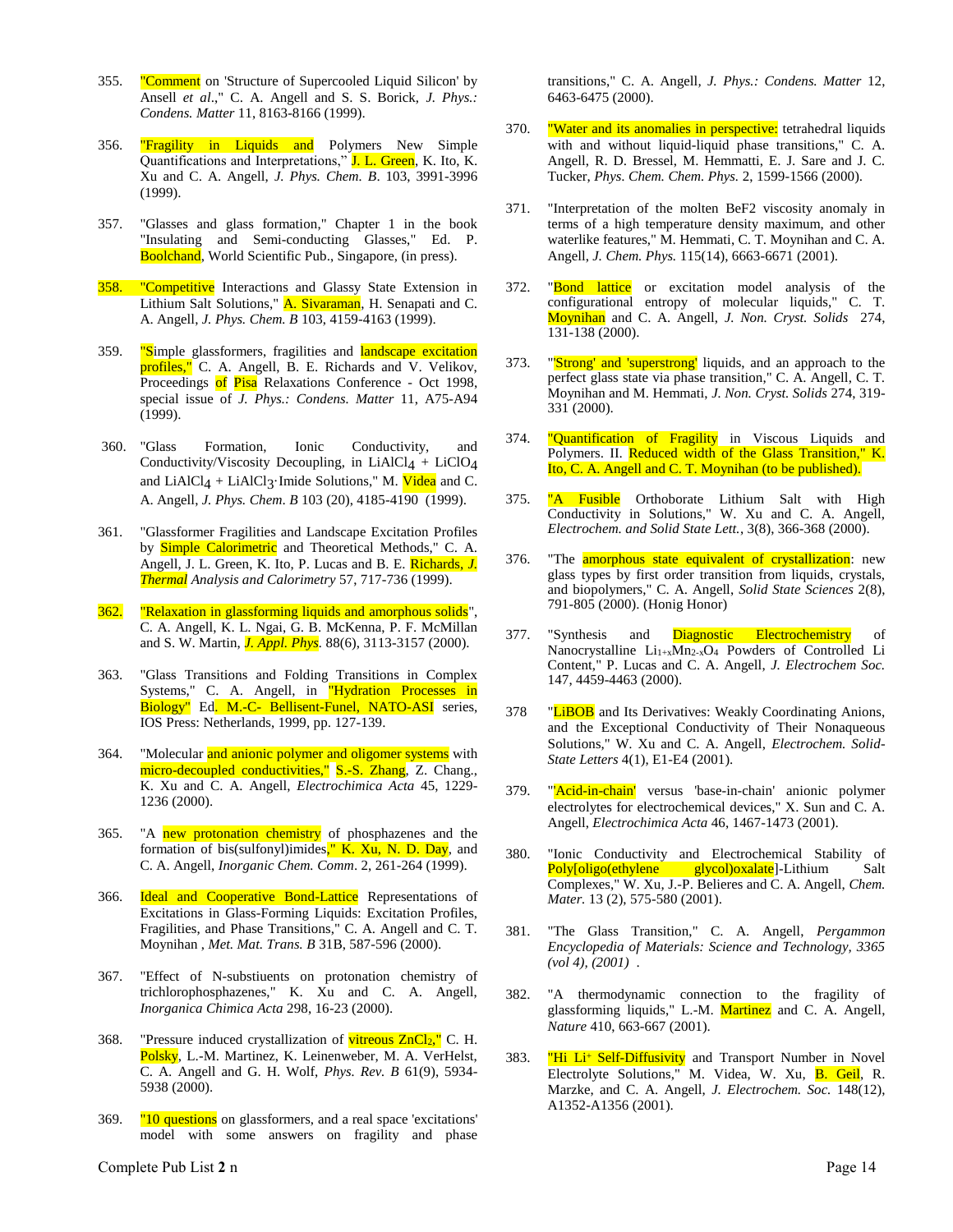- 384. (WOT)"Water: What We Know and What We Don't." C. A. Angell, *Water Science for Food, Health, Agriculture and Environment*," Ed. Z. Berk, R. B. Leslie, P. J. Lilford and S. Mizrahi, Lancaster: Technomic Publishing Co., Inc. ISOPOW 8, 1-30 (2001).
- 385. "Polyanionic electrolytes with high alkali ion conductivity," X. Sun, W. Xu, S.-S. Zhang and C. A. Angell, *J. Phys.: Condens. Matt.* 13, 8235-8243 (2001).
- 386. "Polymer Electrolyte Photelectrochemical Cells with Involatile Plasticizers. I. The n Si / I- / I<sup>2</sup> cell," S. Özer, J. Javorniczky and C. A. Angell, *J. Electrochem. Soc.* 149(2), (2002).
- 387. "Oxide ion conducting glasses: Synthetic strategies based on liquid state and solid state routes," S. Jacob, J. Javornizky, G. H. Wolf and C. A. Angell, *Intern. J. of Inorg. Materials* 3, 241-251 (2001).
- 388. "The Glass Transition of Water, Based on Hyperquenching Experiments," V. Velikov, S. Borick and C. A. Angell, *Science* 294, 2335-2338 (2001).
- 389. "Molecular Glasses with High Fictive Temperatures," V. Velikov, S. Borick and C. A. Angell, *J. Phys. Chem.* 106, 1069-1080 (2002).
- 390. " Prediction of entropy and dynamic properties of water below the homogeneous nucleation temperature" F. W. Starr, C. A. Angell, and H. E. Stanley, *Physica,* A3223, 51- 66 (2003).
- 391. "Preparation and characterization of novel 'polyMOB' polyanionic solid electrolytes with weak coulomb traps," W. Xu and C. A. Angell, *Solid State Ionics* 147 (3-4): 295- 301 APR (2002)
- 392. "Origin and control of low-melting behavior in salts, polysalts, salt solvates, and glassformers," C. A. Angell, in *Molten Salts:From Fundamentals to Applications* Ed. M. Gaune-Escarde, NATO-ASI, Kluwer Academic Pub., Delft, 2002, pp . 305-322.
- 393. "Cooperative disordering phase transitions in liquids, crystals, and mesoscopic (single molecule) systems," C. A. Angell and S. Borick, in V. V. Brazhkin. S. V. Buldyrev, V. N. Ryzhov, and H. E. Stanley [eds], {\it New Kinds of Phase Transitions: Transformations in Disordered Substances} [Proc. NATO Advanced Research Workshop, Volga River] (Kluwer, Dordrecht, 2002).
- 394. "LiBOB as a salt for lithium ion batteries: a possible solution for high temperature operation," K. Xu, S.-S. Zhang, R. Jow, W. Xu and C. A. Angell, *Electrochem. Solid State Letters* 5(1), A26-A29 (2002).
- 395. "Liquid Fragility and the Glass Transition in Water and Aqueous solutions," C. A. Angell, *Chem. Rev.* (special thematic issue on Water), 102, 2627-2649, (2002)
- 396. "Novel polyanionic solid electrolytes with weak coulomb traps and controllable caps and spacers," W. Xu, M. D. Williams and C. A. Angell, *Chem. Mater.* 14(2) 401-409 (2002).

397. "Sulfone-based Electrolytes for Lithium Ion Batteries," K. Xu and C. Austen Angell, *J. Electrochem. Soc.* 149, A920- A926 (2002)

(Journal correction J Electrochem. Soc 149 (8): L7-L7 AUG 2002)

- 398. ""Structures of orthoborate anions and physical properties of their lithium salt non-aqueous solutions," W. Xu, A. Shusterman, M. Videa, V. Velikov, R. L. Marzke and C. A. Angell, *J. Electrochem. Soc.* 150, E74-80, (2003)
- 399. "Specific heats  $C_p$ ,  $C_v$ ,  $C_{conf}$ , in relation to the energy landscapes and fragilities of glassforming liquids," C. A. Angell and S. Borick, *J. Non-Cryst. Sol.* 307-310, 393-406 (2002) xxx.lanl.gov/abs/cond-mat/0202304
- 400. "Chemical order lifetimes in liquids and a new fictive temperature for glassformers," Luz-Maria Martinez and C. Austen Angell, *Physica A: Statistical Mechanics and its Applications* 314, 548-559 (2002).

xxx.lanl.gov/abs/cond-mat/0202305

- 401. "Calorimetric studies of the energy landscapes of glassformers by hyperquenching methods," C. Austen Angell, *J. Thermal Analysis* 69, 785-794 (2002)
- 400. "Chemical order lifetimes in liquids and a new fictive temperature for glassformers," Luz-Maria Martinez and C. Austen Angell, *Physica A: Statistical Mechanics and its Applications* 314, 548-559 (2002). xxx.lanl.gov/abs/cond-mat/0202305
- 401. "Calorimetric studies of the energy landscapes of glassformers by hyperquenching methods," C. Austen Angell, *J. Thermal Analysis* 69, 785-794 (2002)
- 402. "Liquid-liquid phase transition in supercooled liquid silicon," Srikanth Sastry and C. Austen. Angell, *Nature Materials* 2, 739-743 (2003)
- 403. "Limiting tensions for liquids and glasses from laboratory and MD studies," Q. Zheng, J. Green, J. Kieffer, P. H. Poole, J. Shao, G. H. Wolf, and C. A. Angell, in *Liquids under Negative Pressures* NATO-ASI, Kluwer Academic Pub., 2002, pp. –46. (Liquids Under Negative Pressure ARW is available in pdf: [http://www.kfki.hu/~pressure/meeting/table\\_ofcontents.pdf\)](http://www.kfki.hu/~pressure/meeting/table_of_contents.pdf))
- 404. Direct determination of kinetic fragility indices of glassforming liquids by differential scanning calorimetry: Kinetic vs. thermodynamic fragilities" L. Wang, V. Velikov and C. A. Angell, *J. Chem Phys*., 117 (22), 10184-10191 (2002)
- 405. "Ionic conductivities of hybrid inorganic sulfide-polyether electrolytes," A. Hayashi, L.-M. Wang, and C. A. Angell, *Electrochimica Acta*. 48, 2003-2008, (2003)
- 406. "PoLiMOB-lithium salt complexes: from salt-in-polymer to polymer-in-salt electrolytes," W. Xu, L. Wang, and C. A. Angell*, Electrochimica Acta,* 48, 2037, (2003)
- 407. "Polymer electrolytes from plasticized polymobs and their gel forms, W. Xu and C. A. Angell, *Electrochimica Acta* 48, 2029-2035 (2003)
- 408. "Anion-trapping and polyanionic electrolytes based on acid-in-chain borate polymers, W. Xu, X.-G. Sun, and C. A. Angell, Electrochimica Acta, 48, 2255-2266, (2003)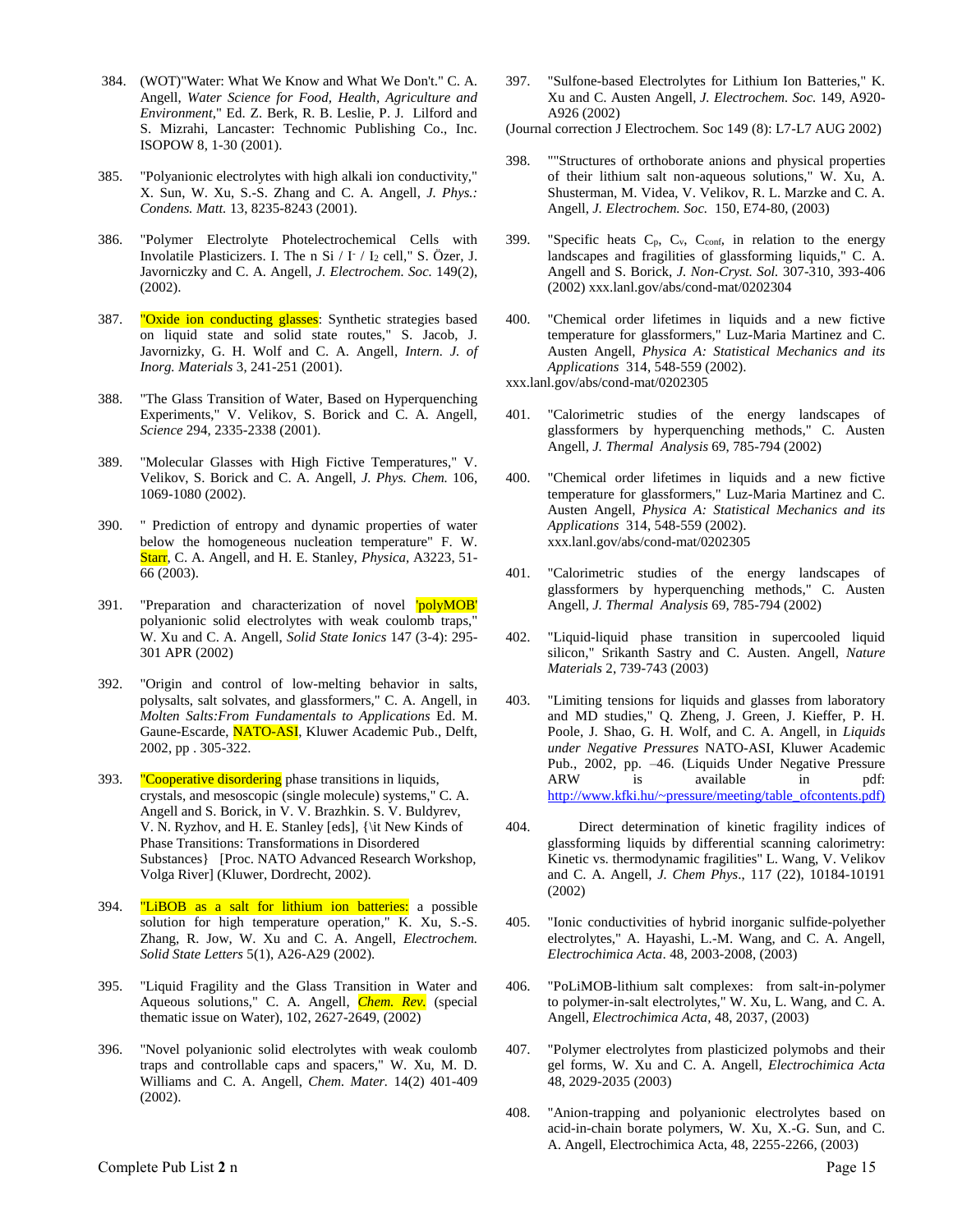- 409. Clarifying the glass transition behavior of water by comparison with hyperquenched inorganic glasses. Y-Z, Yue and C. A. Angell, Nature, 427, 717-721, 2004
- 410. "Phase transitions in liquids and glasses: their origin, and possible links to switching behavior," C. A. Angell. invited for OVSHINSKY "Physics and Applications of Disordered Materials". Editor: M. Popescu, INOE, 2002, Chap. 1 p. 1- 18.
- 411. "Electrospray techniques for the study of liquid energetics by hyperquenched glass calorimetry" Li-Min Wang,, Steve Borick,,and C. Austen Angell ,Phys. Rev.B, (submitted)
- 412. " Hyperquenching + cold equilibration strategies for the study of liquid-liquid and protein folding processes". C. Austen Angell and Limin Wang., (invited for special issue of Biophys. Chem. (Festschrift for Walter Kauzmann) 105, 621-637 (2003)
- 413. "Ionic Liquids: Ion Mobilities, Glass temperatures and fragilities." Wu Xu, E. I. Cooper and C. Austen Angell, J. Phys Chem. B 107(25), 6170, (2003)
- 414. Transport-Vapor Pressure Relations, and Fragility in Ionic Liquids. C. A. Angell, Wu Xu, M. Yoshizawa, A. Hayashi, and J.-P. Belieres. in the book *Ionic Liquids*, Ed. M. Ohno, (in Japanese: English language version available on request).
- 415. High conductivity of superionic-glass-in-ionic-liquid solutions. A. Hayashi et al, Electrochemical and Solid State Letters 6, E19-E22 (2003)
- 416. Potential Energy, Relaxation, Vibrational Dynamics and the boson peak, of hyperquenched glasses. C. A. Angell, Yuanzheng Yue, Limin Wang, John R. D. Copley, Steve Borick and Stefano Mossa. J. Phys. Cond Matt 15, , S1051-S1068 (2003)
- 417. "Response to "Comment on 'Direct determination of the fragility indexes of glassforming liquids by differential scanning calorimetry. Kinetic vs thermodynamic fragilities' " Limin Wang and C, A. Angell , J. Chem. Phys. *118*, 10353-10355 (2003)
- 418. Ionic liquids of chelatoborates as model glassformers. Wu Xu Limin Wang, Ronald Nieman and C. A. Angell., *J. Phys. Chem.B,* 107, 11749-11756 (2003)
- 419. Ionic liquids by proton transfer : vapor pressure and conductivity, and the relevance of ∆pK<sup>a</sup> from aqueous solutions. . M. Yoshizawa\*, Wu. Xu, and C. A. Angell, J.Am. Chem. Soc., 125, 13411-15419 (2003)
- 420. Recent Results on the connection between thermodynamics and dynamics in Supercooled water F. W. Starr, C. A. Angell. Emilia la Nave Srikanth Sastry, Antonio Scala, Francesco Sciortino and H. Eugene Stanley, Biophys. Chem. 105, 573-583, (2003)
- 421. New Sulfone Electrolytes II with Cyclo alkyl groups for non-exfoliation of graphite anodes. Xiao-Guang Sun and C. Austen Angell. Solid State Ionics, 175, 257-260 (2004)
- 422. New single ion conductors ("polyBOP" and analogs) for rechargeable lithium batteries. . Xiao-Guang Sun and C. Austen Angell ,Solid State Ionics, 175, 743-746, (2004)
- 423. Ionic liquids: Inorganic vs. organic, protic vs. aprotic, and Coulomb control vs. van der Waals control, C. Austen Angell, Wu Xu, Masahiro Yoshizawa and Jean-Philippe Belieres in *Ionic Liquids*, (International Symposium in honour of Marcelle Gaune-Escard) Eds H. Oye, A.Jagtoyen et al. pp389-398.
- 424. "Solvent-free electrolytes with aqueous solution-like conductivities. Wu Xu and C. A. Angell, Science, 302, 422-425, October 17 issue, (2003)
- 425. LiMOB, an unsymmetrical nonaromatic orthoborate salt for non-aqueous solution electrochemical applications. Xu W, Shusterman AJ, Marzke R, et al. J. Electrochem. Soc 151 (4): A632-A638 2004
- 426. Raining Lead around 250 mya: a smoking gun for an Australian impact origin for the Permo-Triassic extinction" Jim C. Standard and C. Austen Angell,) arxiv.org/pdf/physics/0311111
- 427. "Vibrational dynamics and thermodynamics, ideal glass transitions and folding transitions, in liquids and biomolecules", C. Austen Angell, Li-min Wang, Stefano Mossa, and John R.D. Copley, A. I. P. Conference Proceedings ("Slow Dynamics" 2003), 708, 473 (2004).
- 428. ACS (NewYork) Abstract: Ionic liquids by proton transfer, delta PKA, and the ionic liquid fuel cell Yoshizawa M, Belieres JP, Xu W, Angell CA ABSTRACTS OF PAPERS OF THE AMERICAN CHEMICAL SOCIETY 226: U627- U627 083-IEC Part 1 SEP 2003
- 429. "Amorphous Water". C. A. Angell, Annu. Rev. Phys. Chem. 5, 559—583, 2004
- 430. The glass transition temperature of water: a simulation study" N. Giovambattista, C. A. Angell, F. Sciortino, and H. E. Stanley, Phys. Rev. Lett. 93(4)4, 047801 (2004)
- 431. Thermodynamics and dynamics of glass formation " C. A. Angell and J.L Green, for "Lyophilization of Biopharmaceuticals." Eds., M. Pikal and R Constantino, AAPS press, 2005, pp 367-422.
- 432. "Physical Chemistry of Ionic Liquids, Inorganic and organic, Protic and Aprotic". C. A. Angell, Wu Xu, M. Yoshizawa, A. Hayashi, J.-P.Belieres, P. Lucas and M. Videa, *Chemistry of Ionic Liquids* ed H. Ohno. Wiley Interscience, 2005. Ch. 2, pp 5-23,
- 433. "Dielectric studies deny existence of ultraviscous fragile water." Ayumi Minoguchi, Ranko Richert and C. Austen Angell. Phys. Rev. Lett. 93, 215703 (2004).
- 434. "Energy Landscapes for cooperative processes: nearly ideal glass transitions, liquid-liquid transitions, and folding transitions", C. A. Angell, (from Royal Society Discussion) Philos. Trans. Roy. Soc. 363, 415-432, (2005)
- 435. "Boson peaks and floppy modes: some relations between constraint and excitation phenomenology, and interpretation, of glasses and the glass transition" C Austen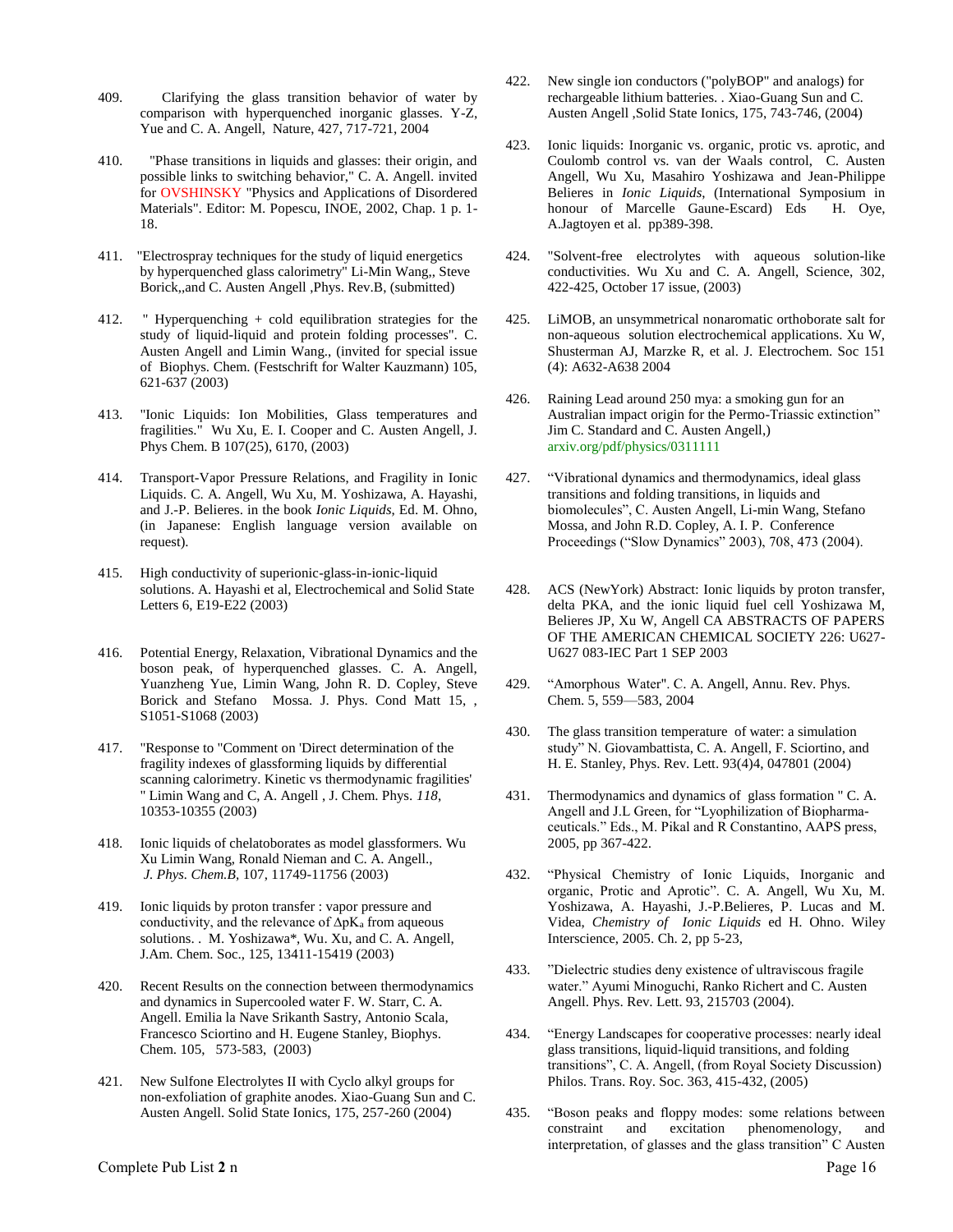Angell *J. Phys.: Condens. Matter* 16 S5153-S5164 (2004) (Thorpefest)

- 436. "Dielectric relaxation in aqueous solutions of hydrazine and hydrogen peroxide", Ayumi Minoguchi, Ranko Richert and C. Austen Angell, J. Phys. Chem. (Stillinger Festschrift), 108,19825-19830 (2004)
- 437. New Sulfone Electrolytes for Rechargeable Lithium Batteries. Part I. Oligoether Containing Sulfones Xiao-Guang Sun, C. Austen Angell, Electrochem. Commun., 7, 261-266, (2005)
- 438. Y-Z Yue and C. A. Angell, Response to Kohl et al, Brief Communications Arising, Nature, 435, E1-2, (2005),
- 439. Two-Gaussian excitations model for the glass transition Dmitry V. Matyushov and C. A. AngellJ,. Chem. Phys. 123, 034506 (2005) (12 pages).
- 440. "Structural Relaxation in the glass transition region of water", Nicolas Giovambattista, C. Austen Angell, Fracesco Sciortino and H. E. Stanley, Phys. Rev. E 72, 011203 (2005)
- 441. Tuning the tetrahedrality of a silicon potential reveals a series of monatomic (metal-like) glasses of very high fragility. Valeria Molinero\*, Srikanth Sastry# and C. Austen Angell\*, PRL (submitted) http://arxiv.org/abs/condmat/0510292
- 442. "The Boson peak in Melt-formed and Damage-formed Glasses: a Defect Signature?" Harish Bhat, Inmaculada Peral John R. D. Copley, and C. Austen Angell, J. Non-Cryst. Sol., 352, 4517-4524 (2006)
- 443. "Highly decoupled ionic and protonic solid electrolyte systems, in relation to other relaxing systems and their energy landscapes". F. Mizuno<sup>\*#</sup>, J.-P Belieres<sup>\*</sup>, N. Kuwata<sup>@\$</sup>, A. Pradel<sup>@</sup>, M. Ribes<sup>@</sup>, and C. A. Angell\*
- 444. "Fragility and Thermodynamics in non-polymeric glassformers," Limin Wang, C. Austen Angell and Ranko Richert. J. Chem. Phys. 125, 074506, (2006)
- 445. "Thermodynamics and dynamics of the two-scale sphericallysymmetric Jagla model of anomalous liquids," Limei Xu, Sergey V. Buldyrev, C. Austen Angell, H. Eugene Stanley, J. Chem. Phys, E **74**, 031108 2006
- 446. "Binary Inorganic salt mixtures as high conductivity electrolytes for >100ºC fuel cells" J.-P. Belieres, D. s, and C. A. Angell, Chem. Commun.4799-4801(2006), DOI: 10.1039/b611150e
- 447. Protic ionic liquids: Preparation, characterization , and the proton transfer energy level diagram.. (invited for special issue on Ionic Liquids. J.-P. Belieres and C. A. Angell, J. Phys. Chem. B, 111 (18), 4926 -4937 (2007). 10.1021/jp067589u S1520-6106(06)07589
- 448. "Gaussian excitations model for glass-former dynamics and thermodynamics", Dmitry V. Matyushov and C. Austen Angell, J. Chem. Phys., 126, AN 094501 (2007) (March 6
- 449. (a) (b) Ionic Liquids in the temperature range 150- 1500K and the time span 1800-2007. C. Austen Angell, in **Molten Salts and Ionic Liquids: Never the Twain?** Edited by Marcelle Gaune-Escard and Kenneth R. Seddon Copyright \_ 2009 John Wiley & Sons, Inc.
	- 449.
- **450. Vitrification of a monatomic metallic.... liquid". H Bhat, V. Molinero, V. Solomon, E. Soignard, S. Sastry, J. L. Yarger, and C. A. Angell. (Nature, 448(Aug.16), 787-790, (2007)**
	- 451. \*Reversible folding-unfolding, aggregation protection, multi-year stabilization in high concentration protein solutions." Nolene Byrne, Limin Wang, Jean-Philippe Belieres, and C. Austen Angell. Chem. Commun. 2714- 2716, (2007) DOI: 10, 1039/b618943a.
	- 452. Glass transition dynamics in water and other tetrahedral liquids: "order-disorder" transitions vs. "normal" glass transitions. C. A. Angell, J. Phys.: Condens. Matter 19 (2007) 205112.
	- 453. An electrospray technique for hyperquenched glass calorimetry studies: propylene glycol and dibutylphthallate. Limin Wang and C. Austen Angell, J. Non-Cryst. Solids , 353, 3829–3837 (2007)
	- 454. "Glassformers and viscous liquid slowdown since David Turnbull: Enduring puzzles and new twists." C.A. Angell, (text of Turnbull lecture, MRS, 2006) MRS Bulletin, 33(5), 545-555, May 2008
	- 455. Highs and Lows in the density of water" C . A. Angell, Nature Nano (News &Views) 2, 1-4, (2007)
	- 456. Prediction of macroscopic properties of protic ionic liquids by ab initio calculations. H. Markusson, J.-P. Belieres, P. Johansson, C. A. Angell and P. Jacobsson. J. Phys. Chem. 111, 8717-8723 (2007)
	- 457. Parallel developments in inorganic, aprotic, and protic ionic liquids: physical chemistry and applications" C. Austen Angell, Nolene Byrne" and Jean-Philippe Belieres, Accounts of Chemical Research (special issue), 40, 1228-1236, (2007)
	- 458. Directed destabilization of lysozyme in protic ionic liquids revelas a new low energy reversibly unfolding (pre-fibril) state. Nolene Byrne, Jean-Philippe Belieres, C. Austen Angell, arXiv.org.abs/0710.3807.
	- 459. "Protein unfolding, and the "tuning in" of reversible intermediate states, in protic ionic liquid media". N. Byrne and C.A. Angell. J. Molecular Biology 378, 707- 714, (2008)
	- 460. "Insights into Phases of Liquid Water from Study of Its Unusual Glass-Forming Properties," C.A. Angell, Science 319, 582, (2008)
	- 461. "Glass formation and glass transition in supercooled liquids, with insights from study of related phenomena in crystals". (based on opening talk ICNAS, Brazil 2007) C.A. Angell, J. Non-Cryst. Solids 354 (2008) 4703–4712 [\(http://dx.doi.org/10.1016/j.jnoncrysol.2008.05.054](http://dx.doi.org/10.1016/j.jnoncrysol.2008.05.054)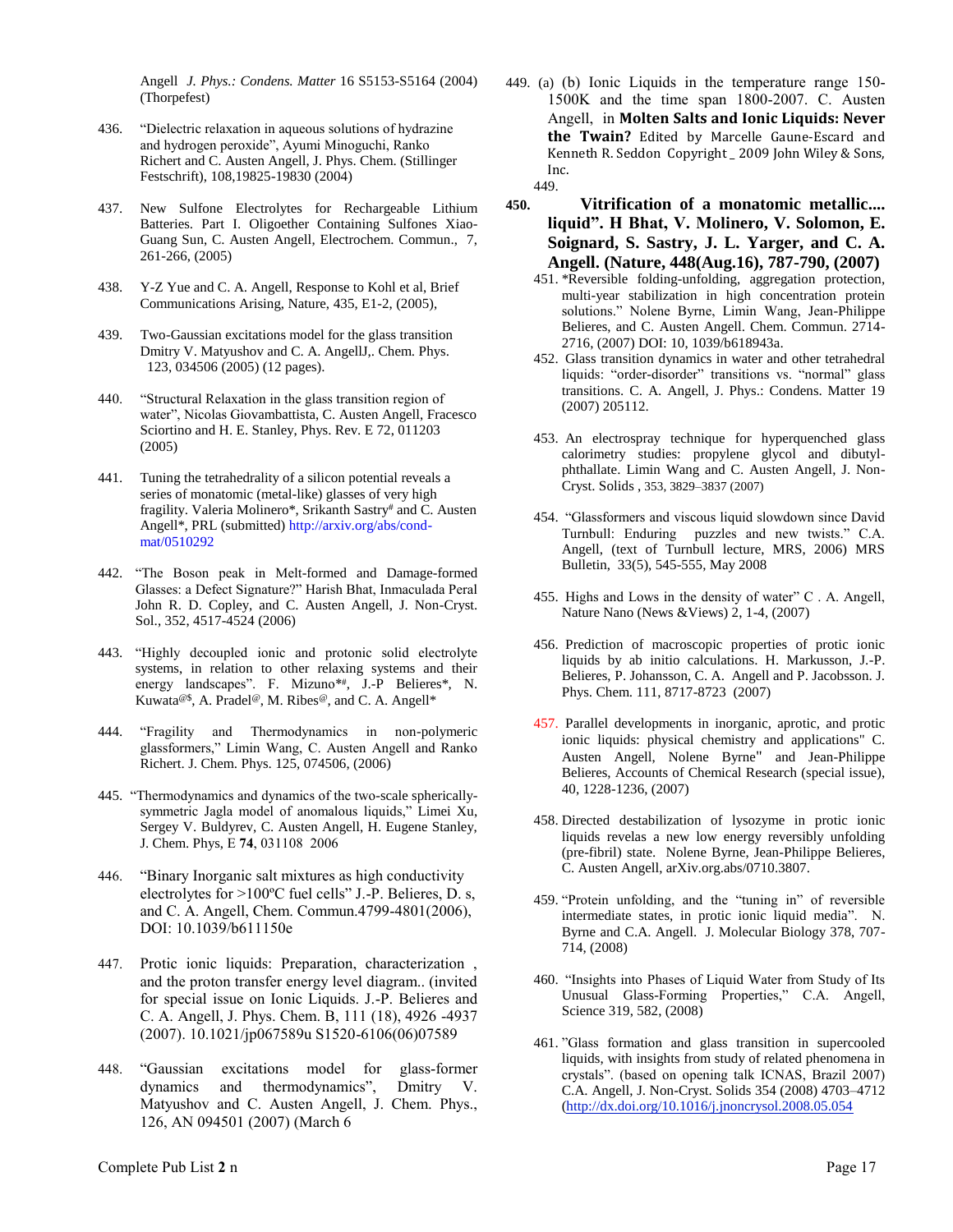- 462 "Landscape thermodynamics and dynamics of a monatomic glassformer- the modified Stillinger-Weber model", Vitaliy Kapko, Dmitry Matyushov and C. Austen Angell. J. Chem. Phys. 128, 144505 (2008)
- 463. "A Fluorinated Ionic Liquid as a High-Performance Fuel Cell Electrolyte", Jeffery Thomson, Patrick Dunn, Lisa Holmes, Jean-Philippe Belieres, Charles A. Angell, and Dominic Gervasio, ECS Trans. 13 (28), 21 (2008)
- 464. Model monatomic system with a liquid-liquid critical point and two distinct glassy states" Limei Xu, Sergey V. Buldyrev, Nicolas Giovambattista, C. Austen Angell and H. Eugene Stanley, J. Chem. Phys., **130**, 054505 (2009)\_
- 465. Electron free energy levels in oxidic solutions: relating oxidation potentials in aqueous and non-aqueous systems" C. A. Angell, J. Solid State Electrochem. (Bockris Festschrift), **13**, 981 (2009) .DOI: **10.1007/s10008-008-0775-0** (published online)(2009)
- 466. Formation, and dissolution, of hen egg white lysozyme amyloid fibrils in protic ionic liquids", Nolene Byrne and C. Austen Angell, Chem. Commun. 1046-1048 (2009), DOI:10.1039/ B817590J
- 467. "The "refoldability" of selected proteins in ionic liquids as a stabilization criterion, leading to a conjecture on biogenesis". Nolene Byrne, Jean-Philippe Belieres and C. Austen Angell, Aust. J. Chem**. 62**(4), 328–333 (2009) <http://www.publish.csiro.au/nid/51/paper/CH08441.htm>
- 468. "Protein folding in the protic ionic liquid milieu: from native conformation to fibril". Nolene Byrne and C. Austen Angell, Chimica Oggi-Chemistry Today, 27, 51- 53, (2009) (Jan-Feb)
- 469. "Composition dependence of the solid state transitions in NaNO3/KNO<sup>3</sup> mixtures" P. Wen, P. Harrowell, N. Byrne, and C. A. Angell. Thermochimica Acta **486** 27- 31 ( 2009)
- 470. "Hydrogen Redox in Protic Ionic Liquids and a Direct Measurement of Proton Thermodynamics", J. A. Bautista-Martinez, L. Tang1, J-P. Belieres, R. Zeller, C.A. Angell, J. Phys. Chem. 113, 12586-12593 (2009)

471 Response to "Comment on "Dynamic aspects of the liquid-liquid phase transformation in silicon" [J. Chem. Phys. 129, 104503 (2008)]. Noel Jakse, Srikanth Sastry and C. Austen Angell, J. Chem. Phys. 130, 247103 (2009)

472 "Doped Sulfone electrolytes for high voltage Li-ion cell applications." Xiaoguang Sun and C. Austen Angell" Electrochemistry Commun. 11 (2009) 1418–142

473" Structure-energy relations in hen egg white lysozyme observed during refolding from a quenched unfolded state" Theresa Y. Cho, Nolene Byrne, David J. Moorec, Brian A. Pethica, C. Austen Angell and Pablo G. Debenedetti. Chem. Commun. 4441-4443, (2009)

474 "Unusual phase behavior of one component systems with two-scale isotropic interactions", S.V. Buldyrev et al., J. Chem. Phys.? J. Phys. Cond. Matter 21, 504106, (2009)

Complete Pub List 2 n Page 18 475 Soft is Strong. C. A. Angell and K. Ueno, Nature, (News and views) 462, 45-46, (Nov. 2009)

476 The Solubility of Hen Lysozyme in Ethylammonium Nitrate/H2O Mixtures and a Novel Approach to Protein Crystallization, N. Byrne and Angell, C. A. *Molecules* **2010**, *15*, 793-803; doi:10.3390/molecules15020793

477 Guest-free monolayer clathrate and its coexistence with two-dimensional high-density ice. Jaeil Bai†, C. Austen Angell‡, Xiao Cheng Zeng PNAS, 107, 5718–5722 (2010) (NSF ackn. OK)

478 Glass transition and fragility in the simple molecular glassformer  $CS_2$  from  $CS_2-S_2Cl_2$  solution studies. Zuofeng Zhao, Ranko Richert and C. Austen Angell, J. Chem. Phys. **132**, 154505 (2010)\_

479 Relaxation dynamics and ionic conductivity in a fragile plastic crystal, Thomas Bauer, Melanie Köhler, Peter Lunkenheimer, Alois Loidl, and C.A. Angell, J. Chem. Phys. 133, 144509 (2010)

- 480. Glass transition with decreasing correlation length during cooling of Fe50Co50 superlattice and strong liquids. Shuai Wei, Isabella Gallino, Ralf Busch & C. Austen Angell, Nature Physics, 7, 178-182 (2011) online Nov. 28 (DOI:10.1038/NPHYS1823 (2010)
- 481. "Heat capacity and entropy functions in strong and fragile glassformers, relative to those of disordering crystalline materials". C. A. Angell, Chapter in *Hot Topics in Thermal Analysis and Calorimetry*, Ed. Y. Sestak, Springer 2010.
- 482. From Slags to Molten salts to Ionic liquids- a 50 year Joyride. C. Austen Angell, (ECS Bredig Award article). Electrochemical Soc. Transactions, **33 (7) 3-18 (2010).**
- 483 Molecular Engineering of the Glass Transition: Glass Forming Ability across a Homologous Series of Cyclic Stilbenes," Ping Wen, Daniel Paraska, Robert Baker, Peter Harrowell and C. Austen Angell. J. Phys. Chem. B, 115, 4696 (2011) dx.doi.org/10.1021/jp110975y
- 484. "Fast and slow components in the crystallization of a model multicomponent system, NaKCa(NO<sub>3</sub>): the role of composition fluctuations." Ping Wen, Peter Harrowell and C. Austen Angell, J. Phys. Chem. A, **115**, 6260-6268 (2011) dx.doi.org/10.1021/jp111835z
- 485. On the decoupling of relaxation modes in a molecular liquid caused by isothermal introduction of 2nm structural inhomogeneities. K. Ueno and C. A. Angell, J. Phys. Chem. B **115**, 13994-13999 (2011) (online) dx.doi.org/10.1021/jp111398r
- 486 The glass transition temperature of the  $P_2O_5-H_2O$  system revisited, and support for Mishima's conjecture on solvent water at low temperature. Horacio R. Corti , Federico J. Nores-Pondal, C. Austen Angell. Phys. Chem. Chem. Phys. (special issue on Water) 2011, Advance Article **DOI:** 10.1039/C1CP22185J
	- 487. Prigogine and Defay say Relax, C. Austen Angell and Iolanda Santana Klein, Nature Physics (News and Views) Vol. 7, 750-751, (2011)

l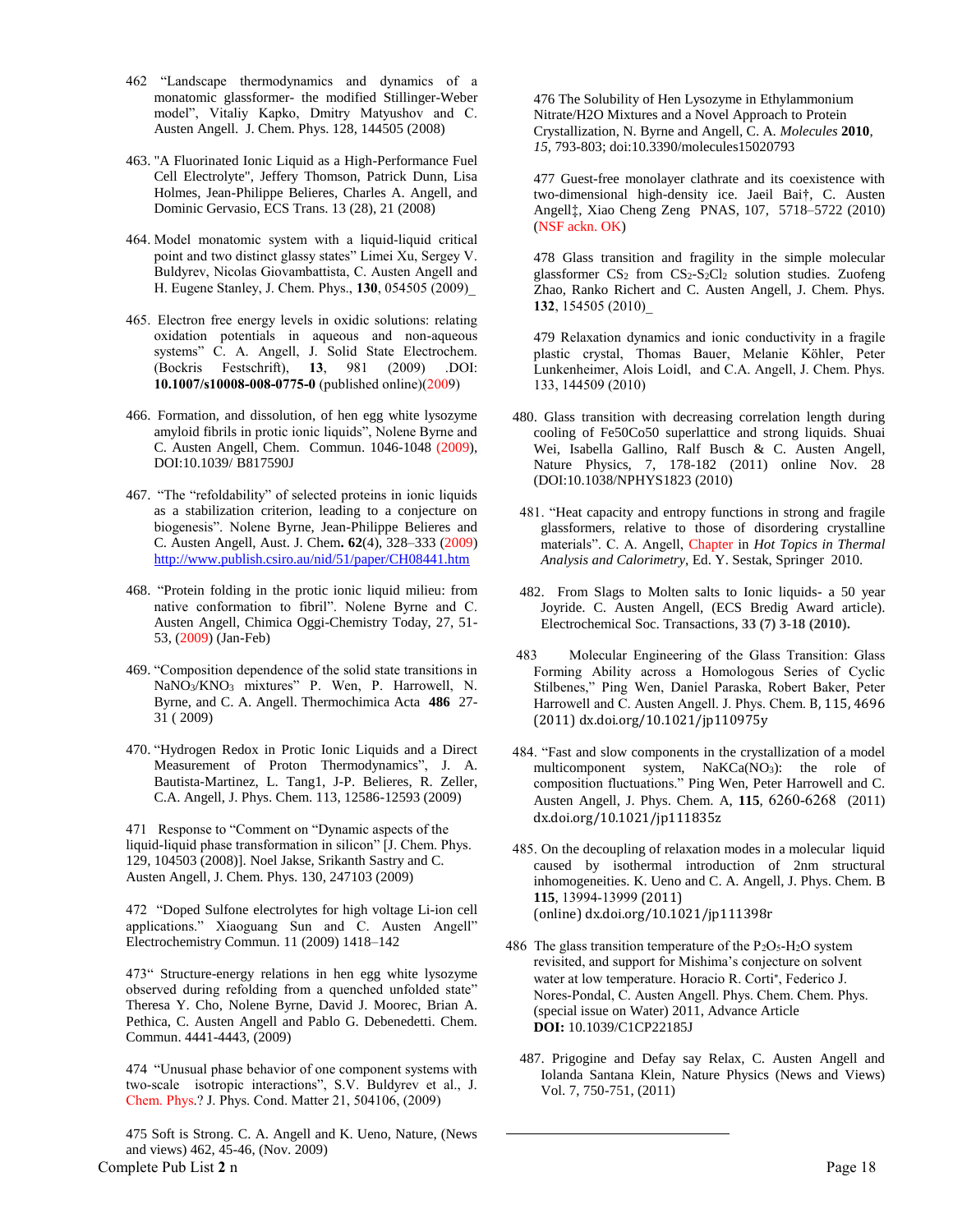- 488. High conductivity, and "dry" proton motion, in guanidinium salt melts and binary solutions. Zuofeng Zhao, Kazuhide Ueno and C. Austen Angell, J. Phys. Chem. B. **115**, 13467-13472 (2011) dx.doi.org/10.1021/jp206491z |
- 489. see 499 for final printing) Potential-tuning molecular dynamics studies of fusion, and the question<sub>SEP1</sub> of ideal glassformers: (I) The Gay-Berne model. Vitaliy Kapko, Dmitry V. Matyushov, and C. Austen Angell, arxiv. condmat.soft physics.chem-phys.
- 490.. Protic Ionic Liquids Based on Decahydroisoquinoline: Lost Superfragility and Ionicity-Fragility Correlation Kazuhide Ueno,† Zuofeng Zhao,† Masayoshi Watanabe,‡ C. Austen Angell J. Phys Chem. B, 115,13994-13999 (2011) <http://dx.doi.org/10.1021/jp2078727>
- 491. Slow but complete, two-state unfolding/refolding of lysozyme in "tuned" ~6M guanidinium carboxylate solutions. Zhao ZF, Angell CA ArXiv 1111.5647 (2011)
- 492. Ionic Liquids: Past, Present and future" C. Austen Angell, Younes Ansari, and Zuofeng Zhao, Faraday Discussion 154, 9-27, (2012)
- 493. Anharmonicity of quasilattice modes in glass and superfragile liquid states of decahydroisoqinoline. Marie Plazanet, Helmut Schober and C. Austen Angell. J. Chem. Phys. 136, 136101 (2012); doi: 10.1063/1.3698167
- 494. "Clearing the water " Nature Materials (News and Views on paper by Murata and Tanaka), April 27, **11**, 362-364 2012.
- 495. "Ionic liquids as oxidic media for electron transfer studies". Kazuhide Ueno and C. Austen Angell, J. Chem. Phys. 136, 244501 (2012); doi: 10.1063/1.4729306
- 496. On the dynamics of supercooled liquids in their viscous regime" Z. Chen, C. A. Angell, R. Richert, Eur. Phys. J. E (2012) 35: 65 (DOI 10.1140/epje/i2012-12065-2)
- 497. Lithium salt solutions in mixed sulfone, and sulfonecarbonate, solvents: a Walden plot analysis of the maximally conductive compositions. Seung-Yul Lee, Kazuhide Ueno, and C. Austen Angell. J. Phys. Chem. C, 116, 23915-23920 (2012) dx.doi.org/10.1021/jp3067519
- 498. Anhydrous superprotonic polymer by superacid protonation of PNCl2. Younes Ansari, Kazuhide Ueno, Zuofeng Zhao, and C. Austen Angell (*J. Phys. Chem. C*, Volume: **117**,1548-1553 ( 2012) **DOI:** 10.1021/jp306302n
- 499. "Ideal glassformers" vs "ideal glasses": Crystal-free routes to the glass by "potential tuning" MD, and laboratory calorimetry, Vitaliy Kapko, Zuofeng Zhao, Dmitry V. Matyushov and C. Austen Angell, (invited for special issue on glass transition) J. Chem. Phys., 138, 12A549 (2013); doi: 10.1063/1.4794787
- 500. Fragile Glassformers: Evidence for a new paradigm and a new relation to strong liquids, C. A. Angell, in *Structural Glasses and Supercooled Liquids: Theory, Experiment, and Applications*, First Edition. Edited by Peter G. Wolynes and Vassiliy Lubchenko.© 2012 John

Wiley & Sons, Inc. Published 2012 by John Wiley & Sons, Inc.

- 501. . Glass Transitions and Critical Points in Orientationally Disordered Crystals and Structural Glassformers: ("Strong" Liquids are More Interesting Than We Thought), Text of Opening talk at the 2012 conference on Slow Dynamics, Sendai, December 2012, AIP Conf. Proc. 1518, 9-17 2013, doi: 10.1063/1.4794546
- 502 . A novel, easily synthesized, anhydrous derivative of phosphoric acid for use in electrolyte with phosphoric acidbased fuel cells. Younes Ansari, Telpriore Tucker, and C. Austen Angell, J. Power Sources (2013), pp. 47-51 DOI information: 10.1016/j.jpowsour.2013.03.003 <http://dx.doi.org/10.1016/j.jpowsour.2013.03.003>
- 503. Measurement of conductivity and permittivity on samples sealed in nuclear magnetic resonance tubes. W. Huang, C. A. Angell, J. L Yarger, and R. Richert, Rev. Sci. Inst. 8 (7), 073906 DOI: 10.1063/1.4816134 Published: JUL 2013
- 504 Energy Applications of Ionic Liquids Douglas R. MacFarlane<sup>1</sup>, Naoki Tachikawa<sup>1</sup>, Maria Forsyth<sup>2</sup>, Jennifer M. Pringle<sup>2</sup>, Patrick Howlett<sup>2</sup>, Gloria D. Elliott<sup>3</sup>, James Davis<sup>4</sup>, Masahiro Watanabe<sup>5</sup>, Patrice Simon<sup>6</sup> and C. Austen Angell<sup>7</sup> Energy Environ. Sci., 7, 232–250 (2014) DOI: 10.1039/c3ee42099j
- 505. Fluctuations, clusters, and phase transitions in liquids, solutions, and glasses: from metastable water to phase change memory materials. C. Austen Angell and Zuofeng Zhao.. Faraday Discuss., 167, 625, 2013, (concluding lecture). DOI:10.1039/C3FD00111C.
- 506. The fragility of glassforming liquids: thermal vs athermal systems, and kinetic vs thermodynamic origins C. Austen Angell, in *Fragility of glass forming liquids* Editors: A. L. Greer, K. F. Kelton, S. Sastry Publisher: Hindustan Book Agency, New Delhi, India (700 pp). Chapter 1. 2014
- 507. Stacey Meadley and C. Austen Angell, Proceedings of the International School of Physics "Enrico Fermi" "WATER: FUNDAMENTALS AS THE BASIS FOR UNDERSTANDING THE ENVIRONMENT AND PROMOTING TECHNOLOGY "Course 187, edited by P. G. Debenedetti, M. A Ricci and F. Bruni (IOS Press, Amsterdam; SIF, Bologna) 2015, pp. 19-44 ` (previously arXiv 1404.4031
- 508. Enhanced Performance of sulfone, and sulfone-containing, solvents at lithium ion battery electrodes, including the LiNiMnO high voltage cathode. Leigang Xue, Kazuhide Ueno, S.-Y. Lee, C. Austen Angell, J. Power Sources, 262, 123-128, 2014
- 509. Supercooled water: Two phases? Nature Materials (News and Views) 13 (June issue), 673-675 (2014)
- 510. Search for a liquid-liquid critical point in models of silica, Erik Lascaris, Mahin Hemmati, Sergey Bulderev, H. Eugene Stanley and C. Austen Angell, J. Chem. Phys. **140**, 224502 (2014); doi: 10.1063/1.4879057
- 511. Approaches to, and problems with, ionic liquid electrolytes for alkali metal electrochemical devices: The case of low-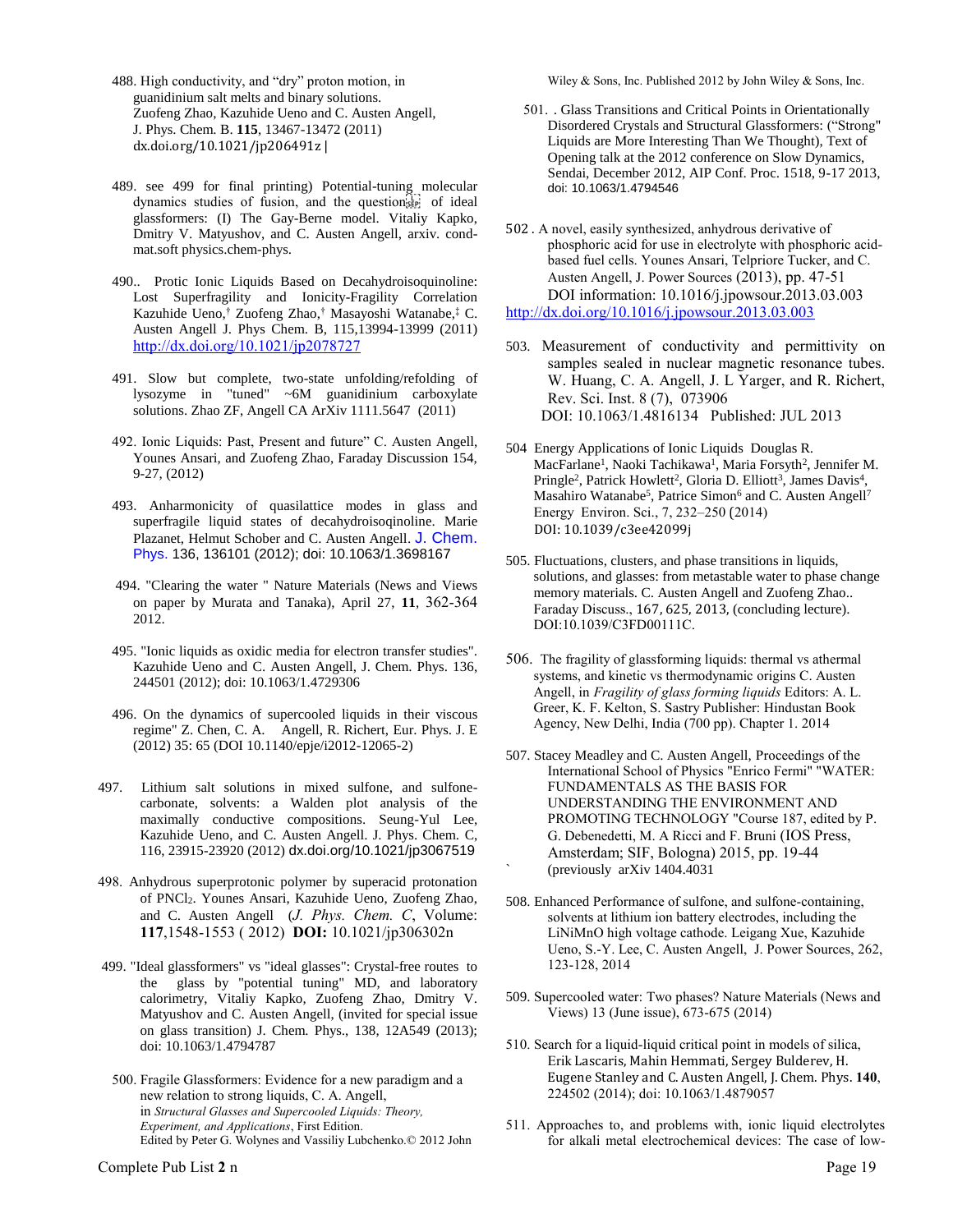melting chloroaluminate binary solutions. T. G. Tucker and C. A. Angell, J. Electrochem. Soc. **161** (12) H796-H801 DOI 10.1149/2.0471412jes

- 512 Ionic Liquids, Superionic glasses, Quasi-Ionic Liquids, Quasi-Liquid Ionics, all with high Conductivities but some with Little Fluidity. Where does the Paradigm End? Electrochem. Transactions *ECS Trans. 2014 64(4): 9-20; doi:10.1149/06404.0009e*
- 513. On the uncertain distinction between fast landscape exploration and second amorphous phase (ideal glass) interpretations of the ultrastable glass phenomenon. C. Austen Angell, J. Non-Crystalline Solids 407 (2015) 246–255 DOI: 10.1016/j.jnoncrysol.2014.08.044
- 514. Forty years of silica simulations. Which way now? C. Austen Angell, Intern. Journal of Appl. Glass Science, Special isssue, published on line (Early view) 6 FEB 2015. DOI: 10.1111/ijag.12112
- 515.. Ionic Liquid redox catholyte for high efficiency, low-cost energy storage. Leigang Xue, Telpriore G. Tucker, and C. Austen Angell\* *Adv. Energy Mater*. **2015**, 1500271 [doi.org/10.1002/aenm.201500271](http://dx.doi.org/10.1002/aenm.201500271)
- 516. Diffusivity and short-time dynamics in two models of silica Erik Lascaris, Mahin Hemmati, Sergey V. Buldyrev, H. Eugene Stanley, and C. Austen Angell, J. Chem. Phys. 142 (10), 104506 (2015)
- 517. [Physics of the Jagla Model as the Liquid-Liquid](http://scholar.google.com/scholar?oi=bibs&cluster=11801202140170563800&btnI=1&hl=en)  [Coexistence Line Approaches Horizontal](http://scholar.google.com/scholar?oi=bibs&cluster=11801202140170563800&btnI=1&hl=en) J Luo, L Xu, CA Angell, HE Stanley, SV Buldyrev - J. Chem. Phys. 142 (22), 224501 (2015)
- 518. Sulfone-carbonate ternary electrolyte with further increased capacity retention and burn resistance for high voltage lithium ion batteries. L.-G. Xue, S. Y. Lee, Z.F. Zhao and C. A. Angell, J. Power Sources, 295, 190-196 (2015)
- 519. Phase change alloy viscosities down to *Tg* by Adam Gibbs equation fittings to excess entropy data: a fragile-tostrong transition. Shuai, Wei, Pierre Lucas, and C. Austen Angell, J. Appl. Phys. 118 (3), 034903 (2015)
- 520. A flexible inorganic fuel cell membrane with conductivity above Nafion, and durable fuel cell operation at 150ºC. Y. Ansari, T. G. Tucker, W. Huang, I. S. Klein, S.-Y. Lee, J. L Yarger and C. A. Angell\* J. Power Sources, 303, 142-149 (2016) http://dx.doi.org/10.1016/j.jpowsour.2015.10.034
- 521. Apparent first order liquid-liquid transition, with pretransition density anomaly, in water-rich ideal solutions. Z.- F. Zhao and C. A. Angell Angew. Chem. Int. Ed. 2016, 55, 1 – 5 International Edition: DOI: 10.1002/anie.201510717
- \_\_\_\_\_\_\_\_\_\_\_\_\_\_\_\_\_\_\_\_\_\_\_\_\_ 522 NMR characterization of ionicity and transport properties for a series of diethylmethylamine based protic ionic liquids. Stephen K. Davidowski, Forrest Thompson, Wei Huang, Mohammad Hasani, Samrat A. Amin, C. Austen Angell, Jeffery L. Yarger\* J. Phys Chem, , B 120 (18), 4279-4285 **(2016)** DOI: 10.1021/acs.jpcb.6b01203
- 523. A liquid-liquid transition in supercooled aqueous solution related to the HADLDA phase transition in water Sander Woutersen, Bernd Ensing, Michiel Hilber, Zuofeng Zhao and C. Austen Angell, Science (March 9 2018) DOI: 10.1126/science.aao7049
- 524. Advanced High Voltage Aqueous Li-ion Battery Enabled by "Water-in-Bisalt" Electrolyte. Liumin Suo,<sup>[a]</sup> Oleg Borodin,[b] Wei Sun,[a] Xiulin Fan,[a] Fei Wang,[a] Chongyin Yang,<sup>[a]</sup> Tao Gao,<sup>[a]</sup> Zhaohui Ma,<sup>[a]</sup> <mark>Marshall Schroeder</mark>,<sup>[b]</sup> Arthur von Wald Cresce,<sup>[b]</sup> Selena M. Russell,<sup>[b]</sup>Michel Armand,<sup>[c]</sup> C. Austen Angell,<sup>[d]</sup> **Kang Xu \***[b] and Chunsheng Wang \*[a] Angewandte Chemie Intern. Ed. (in print) UPDATE FROM GOOGLE CIT
- 525. **Water: a Tale of Two Liquids,** P. Gallo, K. Amann-Winkel, C. A. Angell, M. Anisimov, F. Caupin, C. Chakravorty, T. Loerting, A. Panagiotopoulos, J. Russo, H. Stanley, H. Tanaka, C. Vega se los Heras, Xu Limei, and L. Pettersen. Chemical Reviews 116 (13), 7463-7500, 2017
- 526. Excess thermodynamic properties of glassforming liquids: the rational scaling of heat capacities, and the thermodynamic fragility dilemma resolved. Iolanda S. Klein, and C. Austen Angell, J. Non-Cryst. Solids 451, 116-123 (2016)
- 527. On the Use of a Protic Ionic Liquid with a Novel Cation to Study Anion Basicity. Mohammad Hasani,\* Jeffery L. Yarger and C. Austen Angell, Chem. Euro. J. Chemistry-A European Journal 22 (37), 13312-13319 (2016)
- 528. Potential tuning in the S-W system. (i) Bringing  $T_{c,2}$  to ambient pressure, and (ii) colliding  $T_{c,2}$  with the liquidvapor spinodal. C. Austen Angell\* and Vitaliy Kapko. J. Stat. Mech. (special issue) J. Stat. Mech.: Theory Exp. **2016**, 094004.
- 529. Contrasting dynamics of fragile and non-fragile polyalcohols through the glass, and dynamical, transitions: a comparison of neutron scattering and dielectric<br>relaxation data for sorbitol and glycerol. F. Migliardo<sup>1\*</sup>. relaxation data for sorbitol and glycerol, F. Migliardo<sup>1\*</sup>,
- C. A. Angell<sup>2</sup>, S. Magazù<sup>3 =</sup> Biochimica et Biophysica Acta (BBA)-General Subjects 1861 (1), 3540-3545
- **530.** Nanoporous, transparent MOF glasses with accessible internal surface. Yingbo Zhao, Seung-Yul Lee, Omar M. Yaghi\* and C. Austen Angell\*, *J. Am. Chem. Soc.*, 2016, 138 (34), pp 10818–10821 (Communication and spotlight)
- 531. Inorganic vs Organic Cation Ionic Liquids and Their Solutions with Alkali Metal Containing Ionic Liquids
	- T. G. Tucker, S. K. Davidowski, and C. A. Angell,  *J. Electrochem. Soc.* **164** (4) H153-H158 (2017)
- 532. Glass transitions, semiconductor-metal (SC-M) transitions and fragilities in Ge-V-Te (V=As, or Sb) liquid alloys: the difference one element can make. Shuai Wei, Garrett J. Coleman**,** Pierre Lucas, and C. Austen Angell\* Phys. Rev. Applied, 7 (3), 034035 (2017)
- 533. Silicon hydrogen sulfates: Solid acids with exceptional conductivities and possible fuel cell applications. Iolanda S. Klein, Stephen K. Davidowski, Jeffery L. Yarger and C. Austen Angell. J. Materials Chemistry A, (2017) **5**, 14092-14100. *DOI*: *10.1039*/*C6TA10956J*.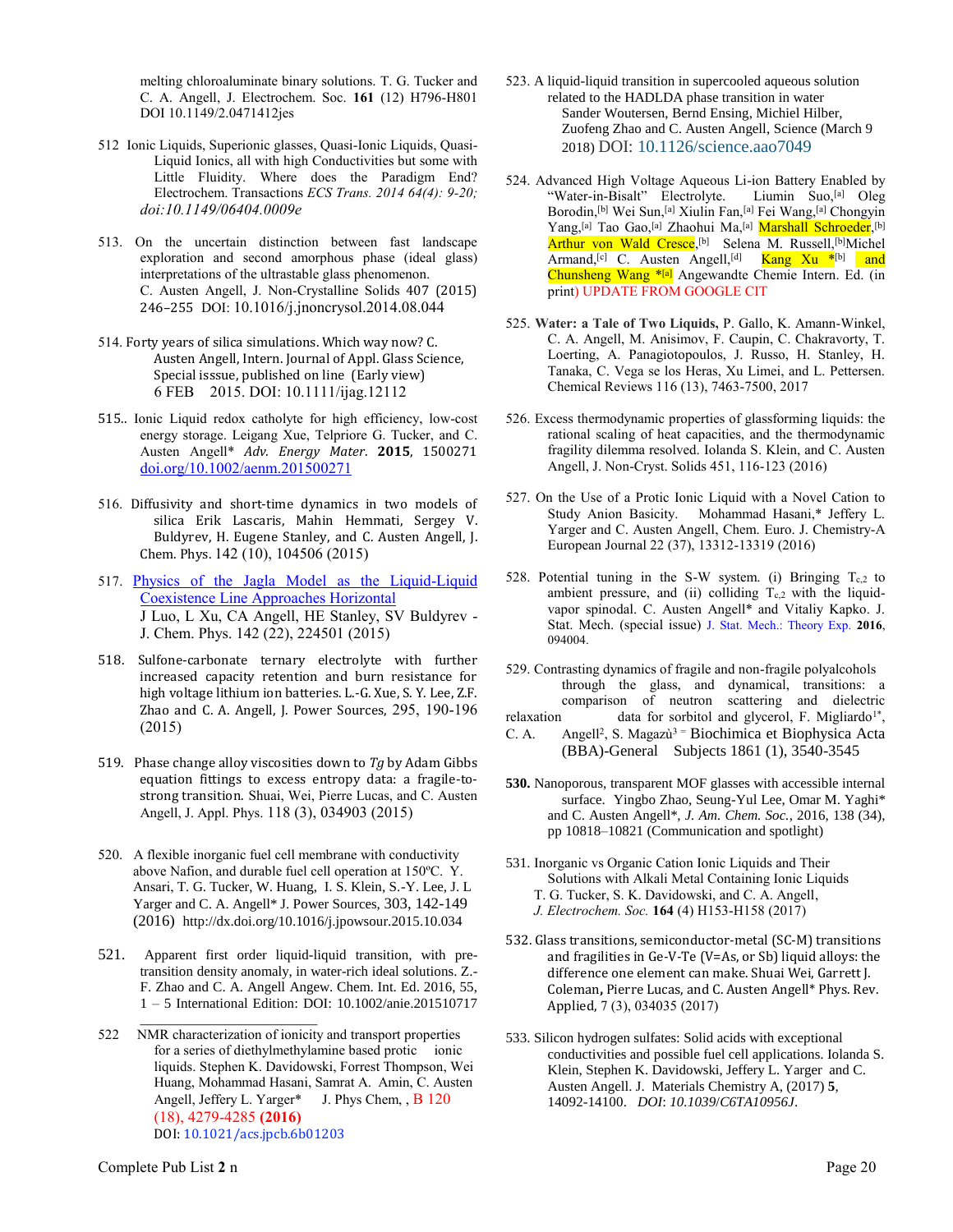- 534. An inverse Aluminum battery. Putting the Aluminum in the cathode. Leigang Xu, Sen Xin, John B. Goodenough and C. Austen Angell. ACS Energy Letters. 2, 1534-1538 (2017)
- 535. Polymer electrolytes- some principles, cautions, and new practices. C. Austen Angell, ElectroChimica Acta, Special issue from ISPE-15 250, 368-375 (2017)
- 536. A New Version of the Lithium Ion Conducting Plastic Crystal Solid Electrolyte. Iolanda S. Klein, Stephen K. Davidowski, Jeffery L. Yarger and C. Austen Angell. Adv. Energy Mater. **2018**, 1801324 **DOI: 10.1002/aenm.201801324**
- 537. A liquid-liquid transition in supercooled aqueous solution related to the HADLDA phase transition in water Sander Woutersen, Bernd Ensing, Michiel Hilber, Zuofeng Zhao and C. Austen Angell, Science (March 9 2018) DOI: 10.1126/science.aao7049
- 538. Breakdown of the Stokes-Einstein Relation Above the Melting Temperature in a Liquid Phase-Change Material, Shuai Wei, Zach Evenson, Moritz Stolpe, Pierre Lucas, C. Austen Angell, Science Advances, 2018;4: eaat8632 30 November 2018 online

Publicity:

- 1. Phys-Org https://phys.org/news/2018- 11-significantly-faster-memorydevices.html
- 2. Physics World. (The writer omitted the credits that the original posting from ASU sources had been careful to properly represent. Phys-Org was more correct)

Liquid phase-change material behaves like water 

- 539. Proton transfer and ionicity: an <sup>15</sup>N NMR study of pyridine base protonation, Mohammad Hasani, Samrat A. Amin, Jeffery L. Yarger, Stephen K. Davidowski,\* C. Austen Angell\* J. Phys. Chem. (In press)
- 540. **Postspace- a Personal Retrospective** (Concluding remarks in the Encyclopedia of Glass, Ed. Pascal Richet (in press)
- 541. **Concepts and conflicts in polymer electrolytes: the search for ion mobility,** C. Austen Angell, Electrochimica Acta, (special issue) accepted and in press)

===========================================519.

**BOOK REVIEWS**

**1. HIGH-WATER MARK FOR H2O,** [Austen Angell.](http://physicsworldarchive.iop.org/index.cfm?action=search.home&coll=xml&field1=name&query1=Austen%20Angell&filters=5&newsearch=1&search=Search) Physics World, 42-44, 2000 (Review of P. Ball, Life's Matrix,

2 **The Glass Transition: Relaxation Dynamics in Liquids and Disordered Materials. E. Donth, Springer**  **Series in Materials Science** Article in Physics Today 55(12):60-61 · November 2002

## **PATENTS**

## A. **ELECTROLYTES AND BATTERY COMPONENTS**

- 1. "Lithium ion conducting electrolytes" C. A. Angell and C. Liu, US Patent No. 5,506,073,April 9, 1996.
- 2. "Lithium Ion Conducting Ionic Electrolytes" C. A. Angell, K. Xu, C. Liu, US Patent No. 5,484,670, Jan. 16, 1996.
- 3. "Alkali-Metal-Ion Conducting Electro-lytes" C. A. Angell, C. Liu, K. Xu, US Patent No. 5,786,110, July 28, 1998.
- "Alkali-Metal-Ion Conducting Electro-lytes" C. A. Angell, C. Liu, K. Xu, US Patent No. 5,786,110, July 28, 1998.
- 4. "High Conductivity Electrolyte Solutions and Rechargeable Cells Incorporating Such Solutions" C. A. Angell, S. -S. Zhang and K. Xu, US Patent No. 5,824,433, Oct. 20, 1998.
- 5. "Wide Electrochemical Window Solvents for Use in Electrochemical Devices, and Electrolyte solutions Incorporating Such Solvents" C. A. Angell, K. Xu and S.-S. Zhang, **US Patent No. 5,849,432,** Dec. 15, 1998.
- 6. "Lithium Ion Conducting Electrolytes" C. A. Angell, C. Liu, K. Xu and T. Skotheim, **US Patent No. 5,962,169**, October 5, 1999.
- 7. "Electrochemically stable electrolytes" C. A. Angell, S.-S. Zhang, K. Xu, **US Patent No. 5,855,809**, Jan. 5, 1999.
- 8. Lithium ion conducting electrolytes" C. A. Angell, C. Liu, K. Xu,and T. A. Skotheim, **US Patent No. 5,962,169**, 1999.
- 9. "Non-aqueous Electrolyte Solvents for Secondary Cells" C. A. Angell, K. Xu, I. P. Kovalev, T. A. Skotheim, **US Patent No. 6,245,465 B1**, Jun. 12, 2001. Int'l Publication No. WO 99/19932, April 1999 (pending).
- 10. "Solid Polymeric Electrolytes for Lithium Batteries Ionic Liquids and Ionic Liquid Acids with High Temperature Stability for Fuel Cell and Other High Temperature Applications, Method of" C.A. Angell **US Patent No. 7,012,124** 3/14/2006.
- 11. "Conductive polymeric compositions for lithium batteries" C. A. Angell and Wu Xu **US Patent No 7,504,473** 3/17/2009.
- 12. "Electrolytic Orthoborate Salts for Lithium Batteries" C.A. Angell and Wu Xu, **US Patent No. 7,527,899** 5/5/2009.
- 13. "Electric current producing device having Sulfone-Based Electrolyte C.A. Angell and Xiaoguang Sun **US Patent No. 7,833,666** 11/16/2010.
- 14. Neutral protic-salt electrolytes and protic-salt imbibed polymer membranes for high temperature fuel cell applications" C.A. Angell et al, **US Patent No. 7,833,643** 11/16/2010